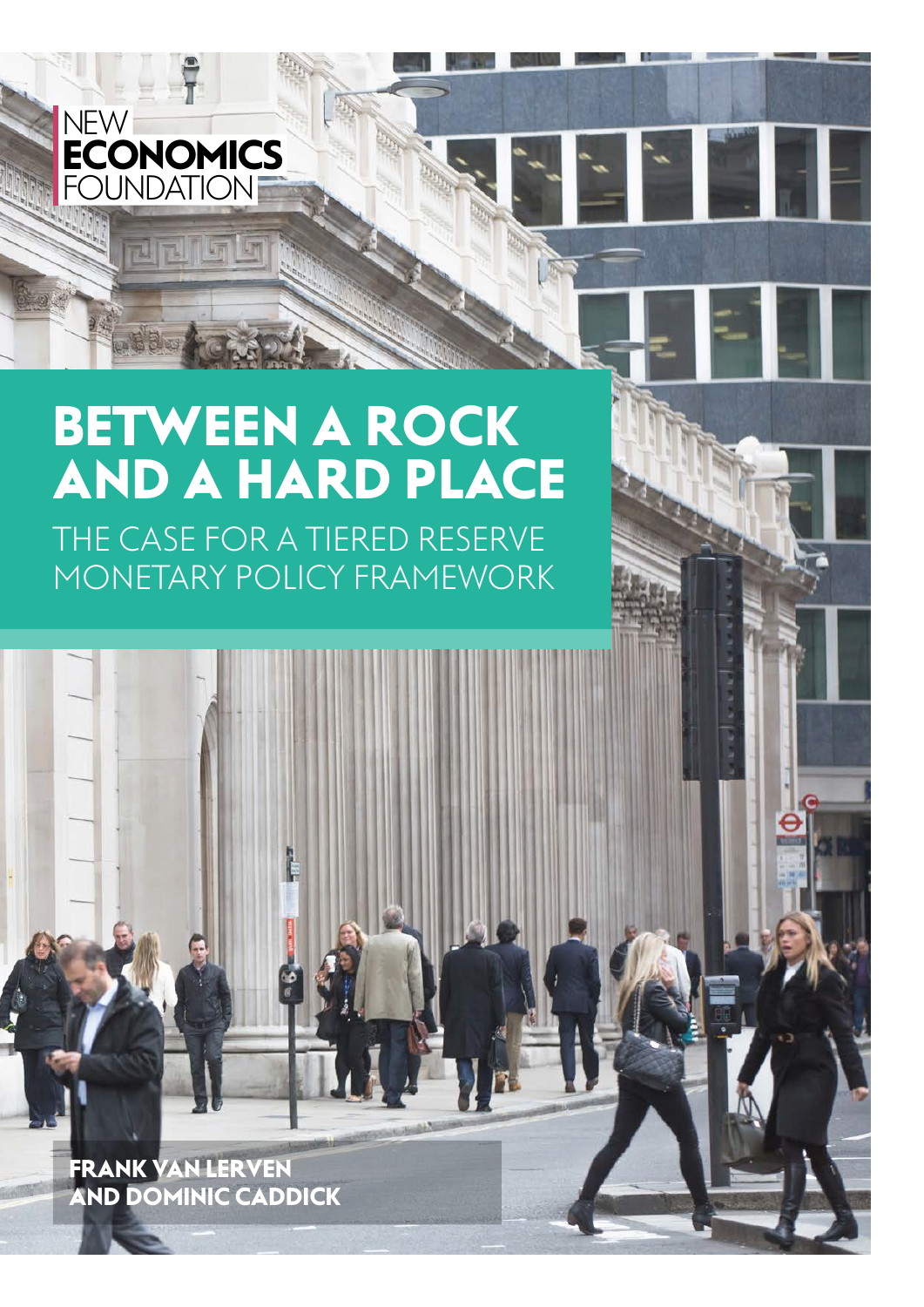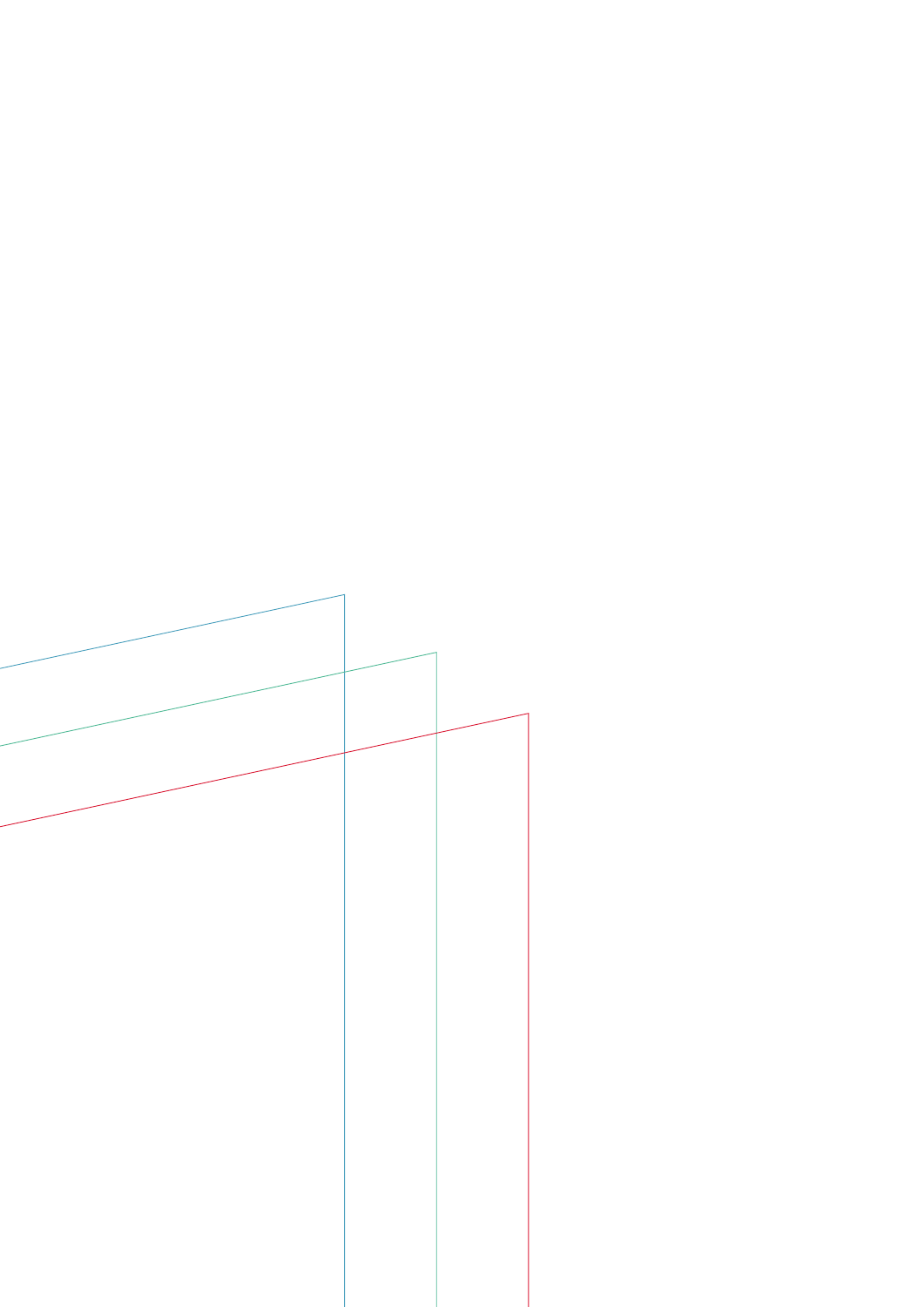# **CONTENTS**

| <b>EXECUTIVE SUMMARY</b>                                                                                                                                                                    | $\overline{\mathbf{2}}$ |
|---------------------------------------------------------------------------------------------------------------------------------------------------------------------------------------------|-------------------------|
| 1. THE CURRENT MONETARY POLICY FRAMEWORK AND NEW HEADWINDS                                                                                                                                  | 5                       |
| 1.1 THE FISCAL IMPACT OF QUANTITATIVE EASING<br>1.2 BANK OF ENGLAND MONETARY POLICY<br>1.3 THE NEW FISCAL HEADACHES OF MONETARY POLICY<br>1.4 WHY NOT JUST REVERSE QUANTITATIVE EASING?     | 5<br>7<br>8<br>14       |
| 2. A TIERED RESERVES PROPOSAL FOR THE UK                                                                                                                                                    | 16                      |
| 2.1 TIERED RESERVES AT THE EUROPEAN CENTRAL BANK<br>2.2 TIERED RESERVES AT THE BANK OF JAPAN<br>2.3 A SYSTEM OF TIERED RESERVES FOR THE UK                                                  | 16<br>19<br>20          |
| <b>3. SIDE EFFECTS AND CRITICISMS OF TIERED RESERVES</b>                                                                                                                                    | 25                      |
| 3.1 TIERED RESERVES ARE A TAX ON BANKS AND CREDIT INTERMEDIATION<br>3.2 TIERED RESERVES LEAD TO FINANCIAL DISINTERMEDIATION<br>3.3 TIERING RESERVES IS FISCAL POLICY BY THE BANK OF ENGLAND | 25<br>26                |
| THROUGH THE BACKDOOR                                                                                                                                                                        | 26                      |
| <b>4. CONCLUSION</b>                                                                                                                                                                        | 27                      |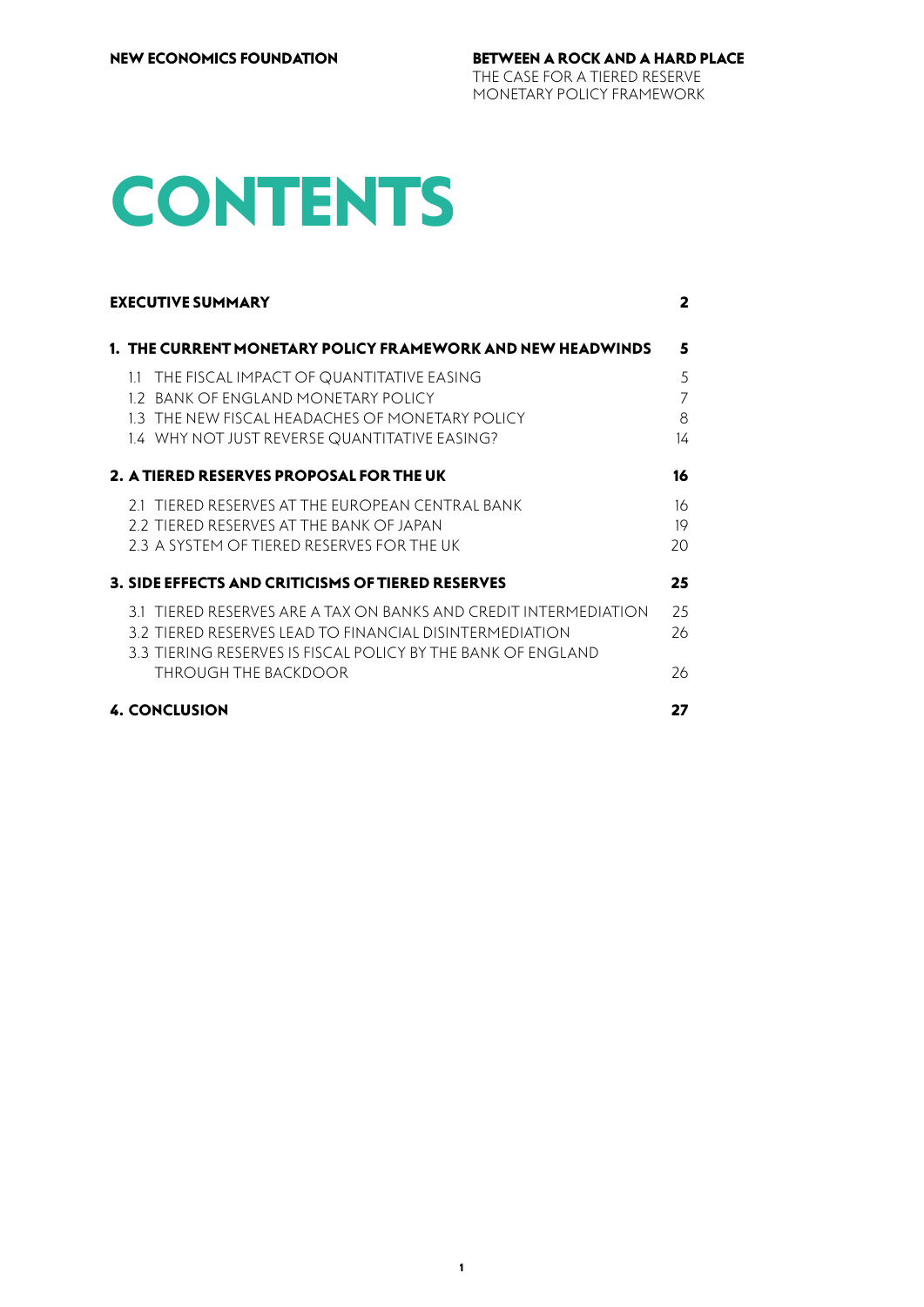### <span id="page-3-0"></span>**EXECUTIVE** SUMMARY

s the UK recovers from the economic fallout of the pandemic, we now face a mounting cost of living crisis. Underpinning this crisis is a changing set of macro-economic dynamics giving policymakers a new set of factors that may slow the growth of the economy. After a decade of dangerously low levels of inflation, interest rates at their zero to lower bound, and nearly £1tn in quantitative easing (QE), inflation has risen to its highest rate for 40 years and is set to increase even more. Greater inflation would traditionally prompt the Bank of England (the Bank) to raise interest rates to alter credit conditions and dampen aggregate demand. But policymakers face a colossal problem – the Bank's monetary policy toolkit is dangerously out of date and not designed to address today's changing macro-economic circumstances. As a result, while so many families across the UK struggle with a soaring cost of living crisis, interest rate changes mean the Bank will be boosting the profits of banks through billions of pounds worth of payments (income transfers).

An innocuous change to the Bank's monetary policy framework in 2009 now means commercial banks are remunerated, at the Bank's policy interest rate, for all of their holdings of central bank money. But paying out interest to the banking sector for holding money in this way is an exception, not a historic norm. Given the lack of policy alternatives at the time, this method of conducting monetary policy may have been expedient in 2009. But with the banking sector now holding nearly £1tn in central bank reserves, higher inflation, and rising interest rates, three traditionally distinct issues have become needlessly conflated at an unnecessarily expensive cost to the government. The adjustment of the Bank's interest rate – aimed at altering credit conditions – now has enormous repercussions increasing both the amount of government interest payments and the profitability of the banking sector.

The consequences of increased interest rates on government spending are well documented. In his recent 2022 Spring Statement, Chancellor of the Exchequer Rishi Sunak has warned how a further 1% increase in inflation and interest rates could add £18.6bn to the amount of interest the government has to pay on its debt in 2024–25 and £21.1bn by the end of the forecast.<sup>[1](#page-29-0)</sup> These increased costs may threaten to hamper – at least politically, even if not economically – both the government's attempts to further stimulate the economy given a slowing recovery as well as the transition to net-zero emissions.

Meanwhile, far less attention has been given to the fact that interest rate changes will considerably boost the profits of the banking sector at the government's expense. Given the Bank controls interest rates by paying out money to the banking sector, rate rises will result in the Bank making significant income transfers to banks, substantially improving their potential profit margins. Looking at different potential ranges for interest rate pathways, even with the Bank's plans to unwind QE, an average interest rate of between 0.75% and 3% could mean the Bank making an income transfer to banks of between £6.9bn and £27.62bn by March 2023. Over the Office for Budget Responsibility's (OBR) five-year forecasting horizon, an interest rate of between 0.75% and 4% would mean the banking sector cumulatively receiving between £30.34bn and £161.80bn.

To offer a more precise estimate of the Bank's income transfers to the banking sector, we crossreference market expectations for interest rates against a stock of reserves consistent with the Bank's current plans for unwinding QE. Markets expect interest rates will rise to 2.5% by summer 2023, before gradually falling to 2.0% by January 2025. Based on this implied pathway of interest rates, the Bank would have transferred £15.08bn by FYE 2022–23 to the banking sector – equivalent to reversing all cuts to welfare payments since [2](#page-29-0)010<sup>2</sup> – and a total of £57.03bn by FYE 2024–25 – enough to fully retrofit over 19 million homes in the UK or to send every household in the UK a cheque of £2,000 $3$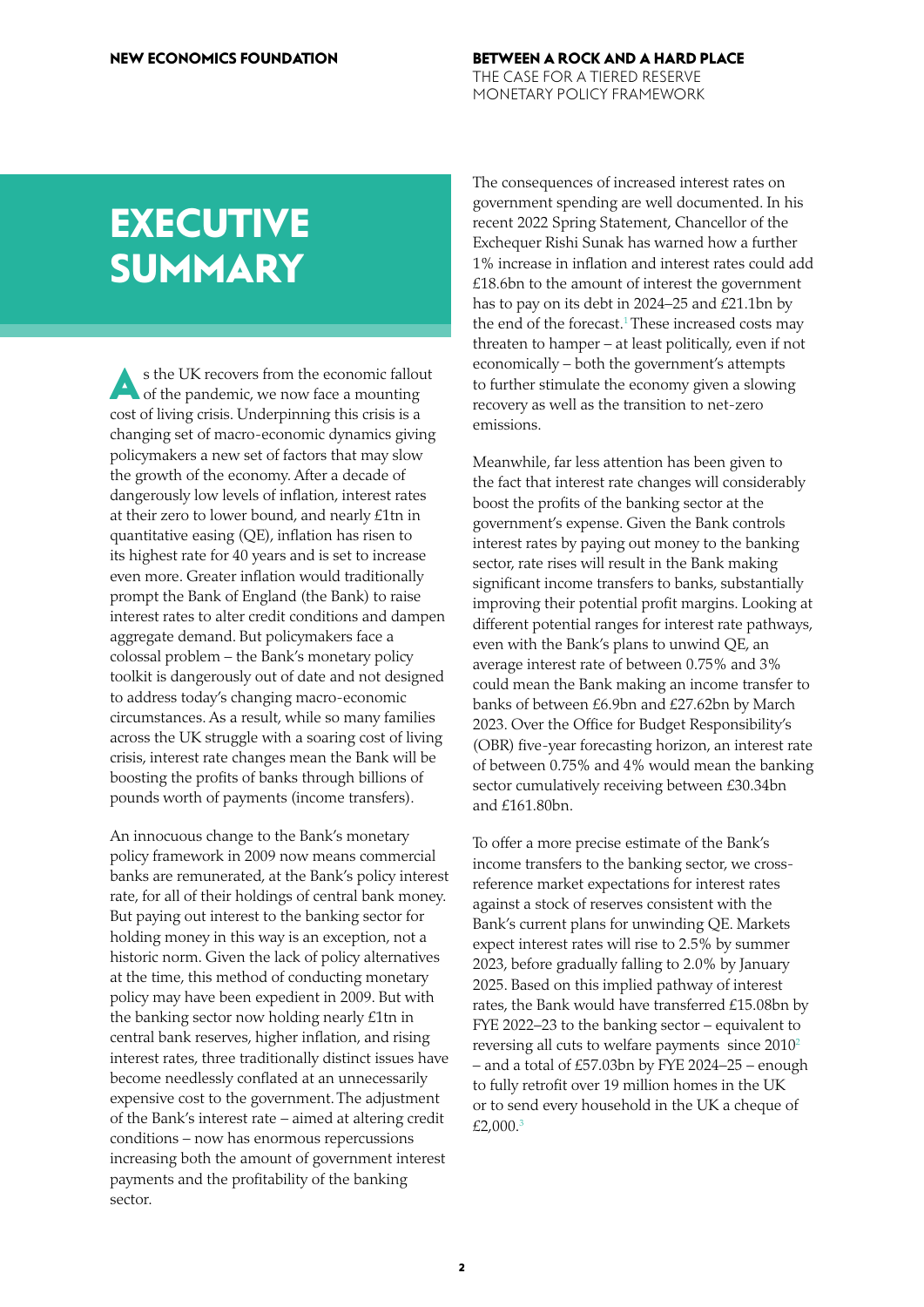<span id="page-4-0"></span>Given current financial conditions, there is good reason to believe that these income transfers will most likely be directly passed on into banks' bottom-line profits, rather than being paid to customers holding bank deposits,.[4](#page-29-0) Not only will these income transfers boost banks' profits at a time when many families across the UK are struggling with rising costs of living, but they will also go to an already heavily subsidised banking sector that in the last year has seen its pay growth more than treble the wage growth in the rest of the UK economy. The income transfers will be for no extra credit risk taken and arguably for no additional services rendered; they come about by virtue of the banking sector's exclusive ability to hold central bank reserves.

While many organisations, like the OBR and the Treasury, may often refer to central bank reserves as a form of public debt, we show that they are not debt instruments (ie loans from the banks to the Bank). Instead, they are a form of government money, like notes and coins. No money was ever borrowed or needs to be paid back, and therefore the Bank does not need to pay out any interest. Paying out interest and thus making significant transfers to the banking sector, is just one of many policy choices available to the government.

One possibility to avoid making such considerable income transfers to banks would be for the Bank to rapidly sell off its current bond holdings accumulated through its substantial QE programme, which would drastically reduce the amount of central bank reserves held by the banking sector. In addition to jeopardising monetary and financial stability, this would substantially increase the net interest servicing costs of the government and would result in the Bank making significant losses that would have to be covered by the Treasury. Given the Bank bought the majority of government bonds when interest rates were low, selling them when interest rates are higher means the Bank will receive less than what it bought them for. These losses could amount to anywhere between £105bn and £265bn.<sup>5</sup> A rapid sale of government bonds by the Bank would also dramatically increase interest rates while reducing the government's profits from the Bank's holdings of government bonds and thus considerably increase the government's net debt servicing costs.

Under the existing monetary policy framework, the Bank is caught between a rock and a hard place: it can either continue making considerable income transfers to the banking sector or it can dramatically increase the debt- and interest servicing costs to the government. The Bank's monetary policy framework is unnecessarily expensive, politically impalpable, and results in the Bank making fiscal transfers to one specific sector of the economy (to which other sectors are not privy).

There is a policy alternative and precedent, known as 'tiered reserves', which is employed in other countries (in the Eurozone, Japan, and previously in the UK). This permits the distinct separation of the Bank's policy rate from the government's interest servicing costs and the profitability of the banking sector. Importantly, a tiered reserve system would mean the Bank would not have to unwind QE or sell any government bonds at the expense of the taxpayer, and monetary and financial stability.

Grounded in the experience of the Bank of Japan (BoJ) and the European Central Bank (ECB), we offer an illustrative proposal – with three distinct possibilities for remunerating central bank reserves – for how such a framework could work in the UK. Based on market expectations of interest rates, even with QE unwinding a tiered reserve system could save the government between £10bn and £15bn in income transfers to the banking sector by March 2023 and between £25bn and £57bn by March 2025.

Transitioning to such a framework would entail important policy decisions that should not be taken lightly. Given that a tiered reserve system would result in a dramatic reduction of interest costs to the government, the Treasury and the Bank have criticised this reform proposal as fiscal policy through the back door.<sup>[6](#page-29-0)</sup> These censures, however, neglect that the alternative – billions of pounds in income transfers to the banking sector during a cost of living crisis – is a form of fiscal policy that is surely less aligned with the public good and societal interests.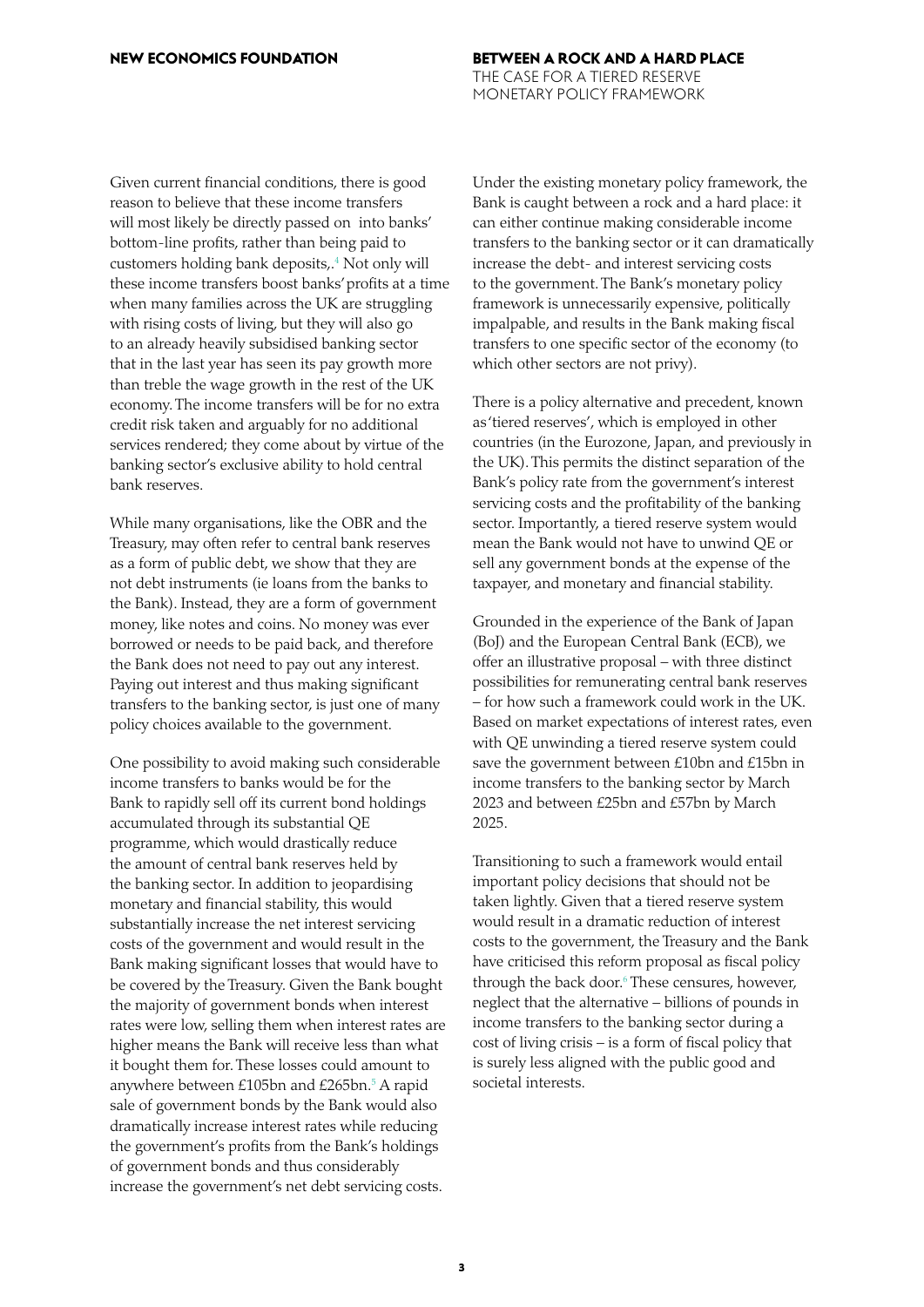THE CASE FOR A TIERED RESERVE MONETARY POLICY FRAMEWORK

<span id="page-5-0"></span>Another issue to consider is that withdrawing these significant income transfers from banks will affect their profit margins, which might lead them to pass on losses to their customers, by raising the cost of borrowing. However, this issue only materialises under conditions that would normally warrant the Bank to raise interest rates and drive up the cost of credit. As noted by a recent IMF (2022) paper that advocates for such a tiered reserve system, passing on the higher cost of borrowing to customers "would be a feature, not a bug, as it would amplify the desired contractionary effect".<sup>[7](#page-29-0)</sup> The transition and trade-offs would need to be managed carefully, but this problem is hardly insurmountable given that increasing interest rates and raising the costs of borrowing is exactly what the Bank is trying to do.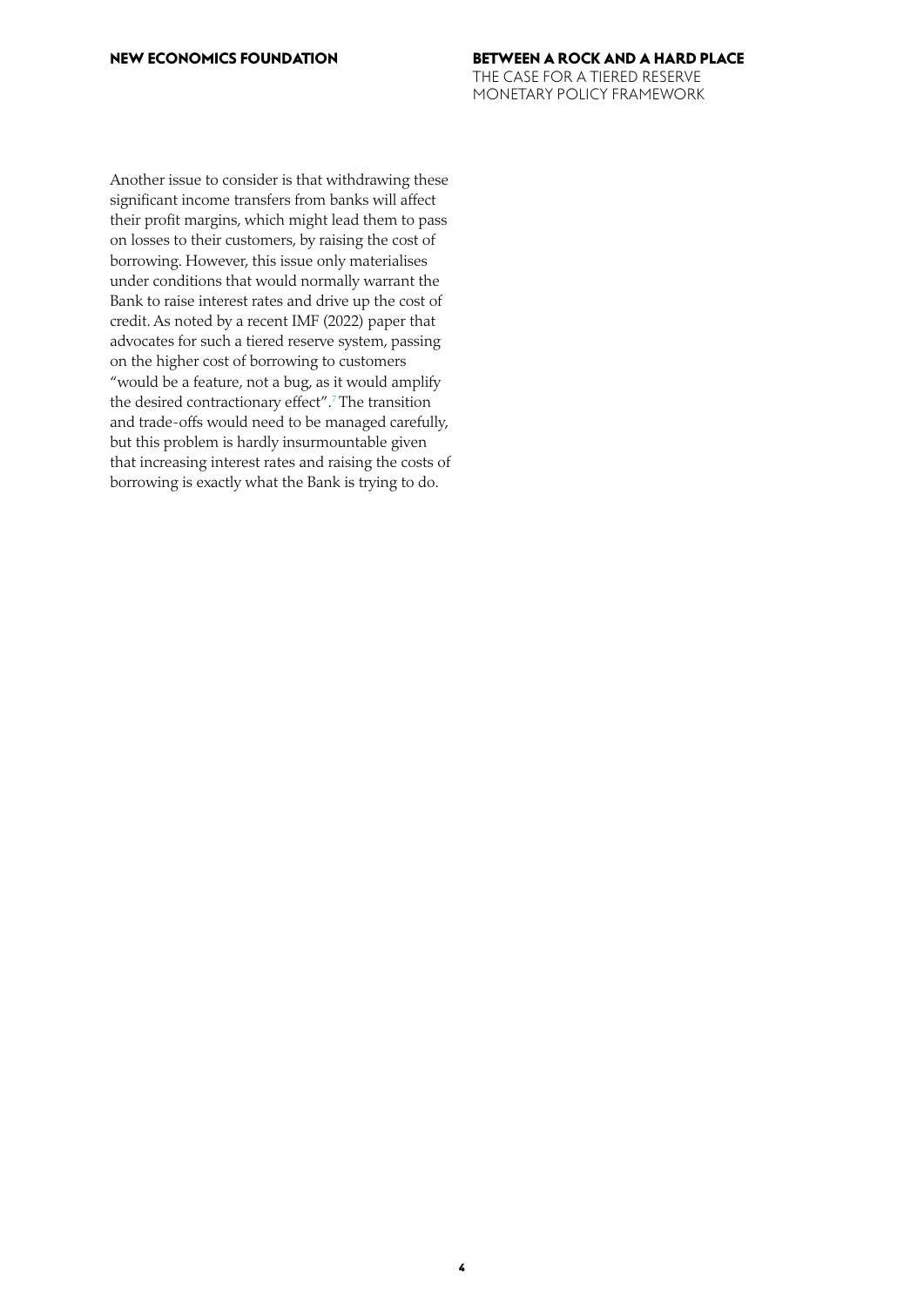### <span id="page-6-0"></span>1. THE CURRENT MONETARY POLICY FRAMEWORK AND NEW HEADWINDS

#### 1.1 THE FISCAL IMPACT OF QUANTITATIVE EASING

The economic response to the Covid pandemic has seen fiscal and monetary authorities coordinate their activities at a scale not experienced since the Second World War. To protect households, businesses, and public services from the most severe peacetime economic shock the global

economy has seen since the 1930s, the UK government borrowed 15.1% of the gross domestic product (GDP) in 2020–21 – its largest deficit since 1944–45. Consequently, the public debt-to-GDP ratio (excluding Bank of England (Bank) liabilities) rose to 83.8% of GDP in 2020–21 – a level not experienced since the 1960s.<sup>[8](#page-29-0)</sup>

Meanwhile, the Bank ramped up its quantitative easing (QE) programme by £450bn, where it issues newly created money – central bank reserves – to buy pre-existing government debt, in the form of bonds, from financial markets. The post-pandemic expansion of QE means that the Bank will have held £875bn worth of government bonds, 40% of the government's general gross debt in 2020–21, which to date has reduced the government's net debt servicing costs. Indeed, since the onset of the pandemic, the Bank's QE purchases have neatly tracked the government's borrowing needs (Figure 1). $9$ 

#### FIGURE 1: BANK ASSET PURCHASES TRACK THE GOVERNMENT'S BORROWING NEEDS

Net cash requirement (exc. PS Banks) (PSNCR exc.): £bn CPNSA and Bank asset; Purchases total allocation (nominal £bn), both cumulative, March 2020–July 2021.



Source: ONS and the Bank of England, authors' calculations updated from Giles and Stubbington (2020)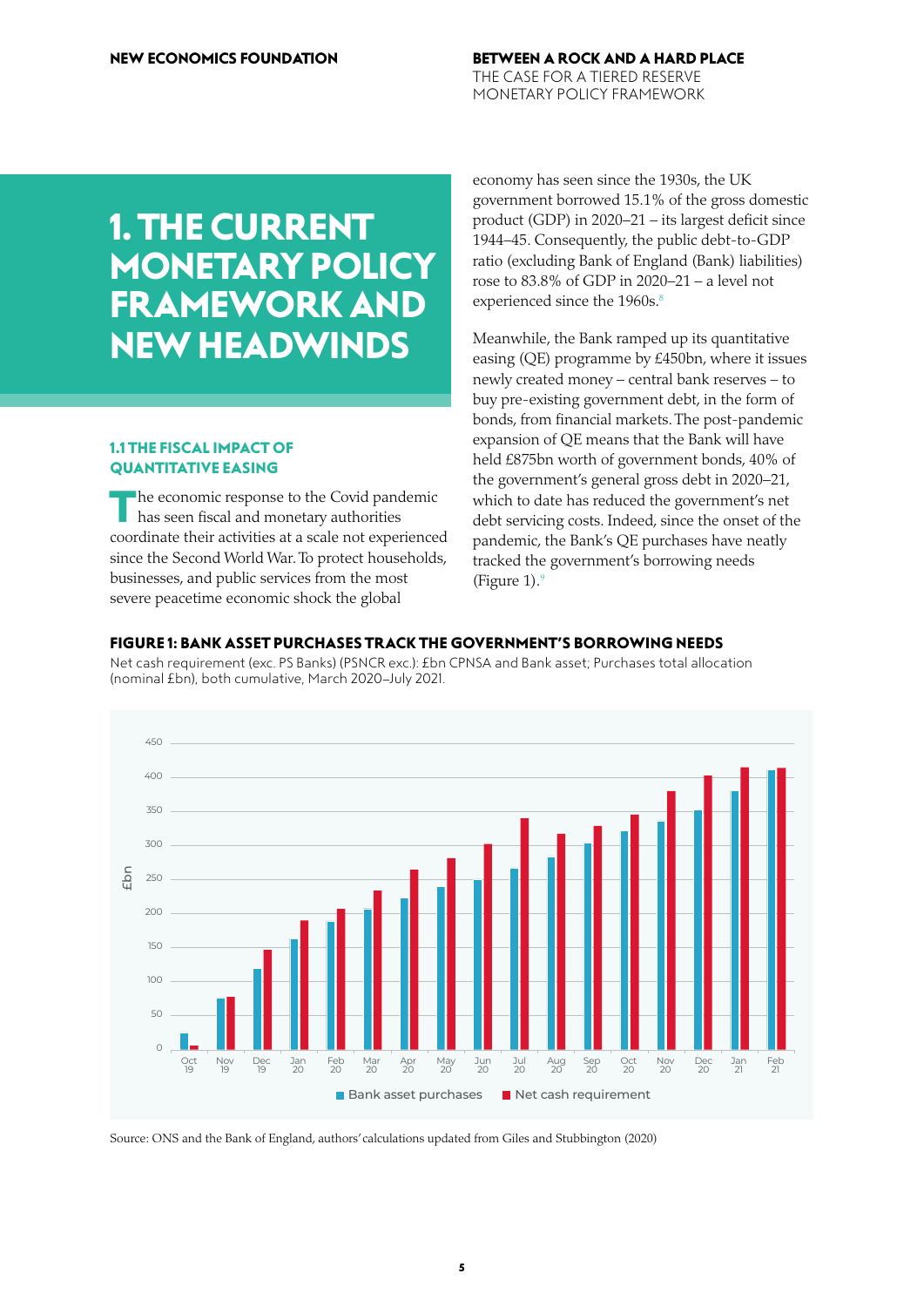<span id="page-7-0"></span>While QE was not designed to indirectly finance the government, this does not preclude it from transpiring in practice. First, by creating significant new demand for government bonds it lowers shortand long-term interest rates, making it cheaper for the government to borrow. Second, because the UK government owns the Bank, and the Bank through its asset purchase facility (APF) owns 40% of government debt, the vast majority of the interest the Bank receives is recycled back to the Treasury (the sum of interest paid on bonds by the Treasury, minus the interest paid out by the Bank on the reserves created to purchase the bonds in the first place). Between March 2009 and December 2021, the Bank's cumulative profit received from its QE programme was around £148bn (Figure 2). Some of this profit is kept as the Bank's capital, but the vast majority is transferred back to the Treasury – roughly £120bn between March 2009 and May 2022

(Figure 3). $^{10}$  In effect, this ensures that the Treasury pays the Bank's base interest rate on debt held in the APF, rather than the rate of interest attached to a given bond.

This profit comes about because the Bank's QE operations currently replace longer-term interestbearing government debt with shorter-term central bank reserves (money) created out of thin air. At present, the Bank influences monetary policy by paying out interest on central bank reserves overnight to the banking sector (Section 1.2). The Bank's policy interest rate has been generally much lower than government borrowing costs – which has so far resulted in handsome income transfers from the Bank to the Treasury (which in effect reduced the government's net debt servicing  $costs$ ). $^{11}$ 

#### FIGURE 2: NET CUMULATIVE PROFIT OF THE ASSET PURCHASE FACILITY IS £148BN

BoE: APF: Interest received on bonds: £bn CPNSA, BoE: APF: Interest paid on reserves: £bn CPNSA – Cumulative, monthly, January 2008 – December 2021



Source: Authors' calculations based on ONS (2022)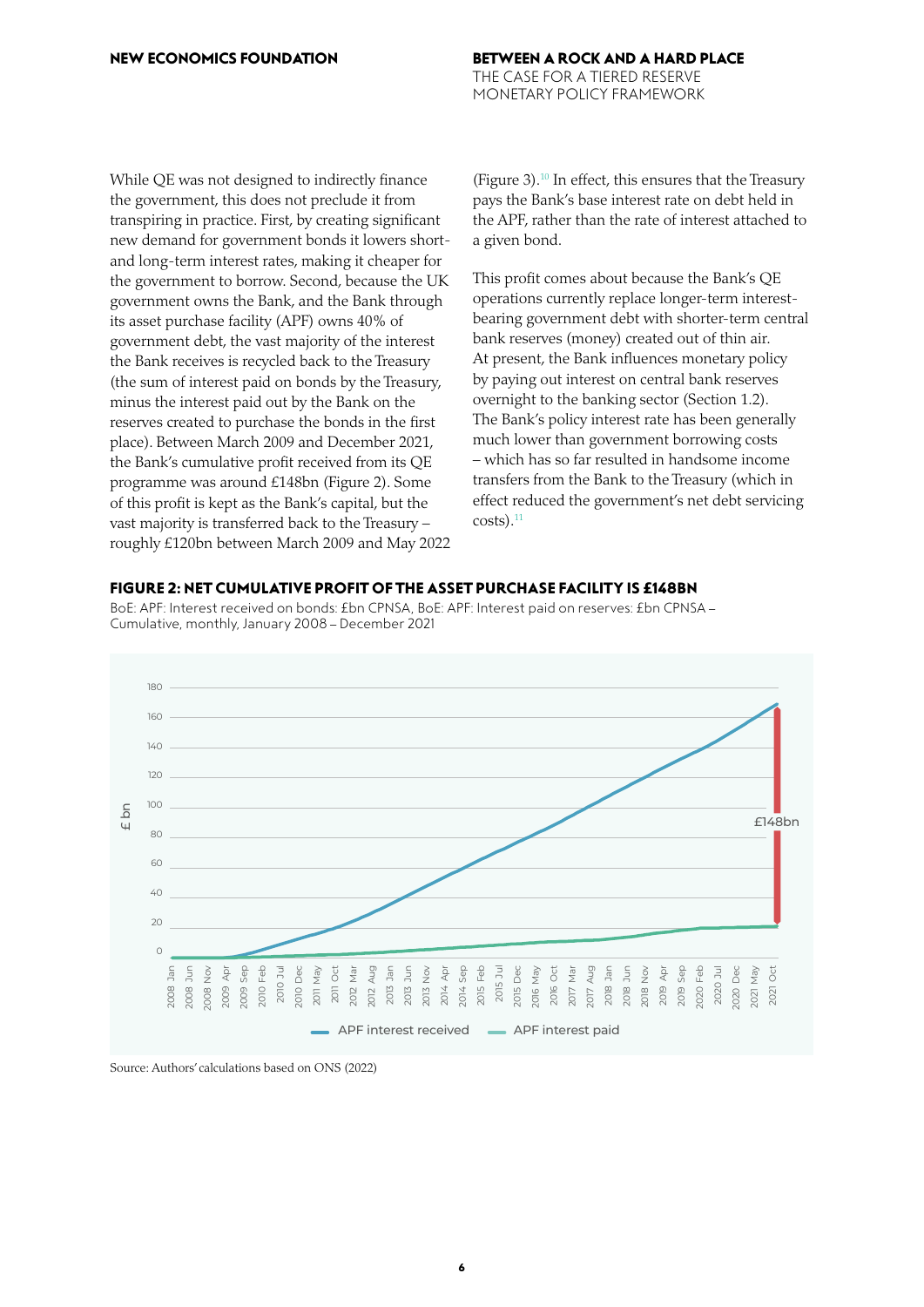THE CASE FOR A TIERED RESERVE MONETARY POLICY FRAMEWORK



#### <span id="page-8-0"></span>FIGURE 3: CUMULATIVE CASH TRANSFERS FROM THE ASSET PURCHASE FACILITY TO THE TREASURY HAVE REACHED £120BN

BoE: APF cash transfers to HM Treasury total: £bn CPNSA – Cumulative, monthly, January 2013 – January 2022

Source: Authors' calculations based on ONS (2022)

With inflation, further interest rate hikes possibly looming, and the unwinding of QE, the monetary policy regime could present important fiscal dilemmas. The following sections suggest raising interest rates will mean the Bank needs to pay out more interest to the banking sector for holding the reserves acquired through QE – which reduces the Bank's profit and increases the net interest servicing costs of the consolidated government. Meanwhile, unwinding QE means the private sector will hold more government debt – instead of the Bank, which will further increase the net debt servicing costs of the government. Indeed, as we further explain, if the Bank eventually decided to unwind QE by selling off government bonds, this could result in significant losses to the Bank – forcing the Treasury to bail it out.

#### 1.2 BANK OF ENGLAND MONETARY POLICY

The current aim of the Bank's monetary policy mandate is to alter the price of credit to achieve the government's target of a low and stable rate of inflation at 2%.[12](#page-29-0) To many people, it is rather counter-intuitive that the Bank currently sets its interest rate regime by paying interest on central bank reserves. In fact, remunerating all central bank reserves at a single interest rate is a relatively new phenomenon: in historical terms, it's the exception, rather than the rule. In the past, the banking sector's central bank reserves held as deposits at the Bank generally bore zero net interest – banks were not rewarded for holding reserves.<sup>13</sup>

Just before the 2008 global financial crisis, monetary policy was primarily determined by the Bank adjusting the availability of central bank reserves and setting the overnight interest rate it lent reserves at (for a more in-depth explanation see Fisher  $(2011)$ ).<sup>[14](#page-29-0)</sup> This operating system was often referred to as a 'corridor system' because there was an upper and lower bound on short-term interest rates.<sup>15</sup>

At the end of every day, each bank needed to have a non-negative reserve balance. Throughout the day, the Bank lent reserves at the official Bank rate to help ensure banks had enough reserves to meet their payment obligations. However, if at the end of the day a bank was short of reserves, it could access the additional overnight 'late lending' at a penalty rate that was higher than the official Bank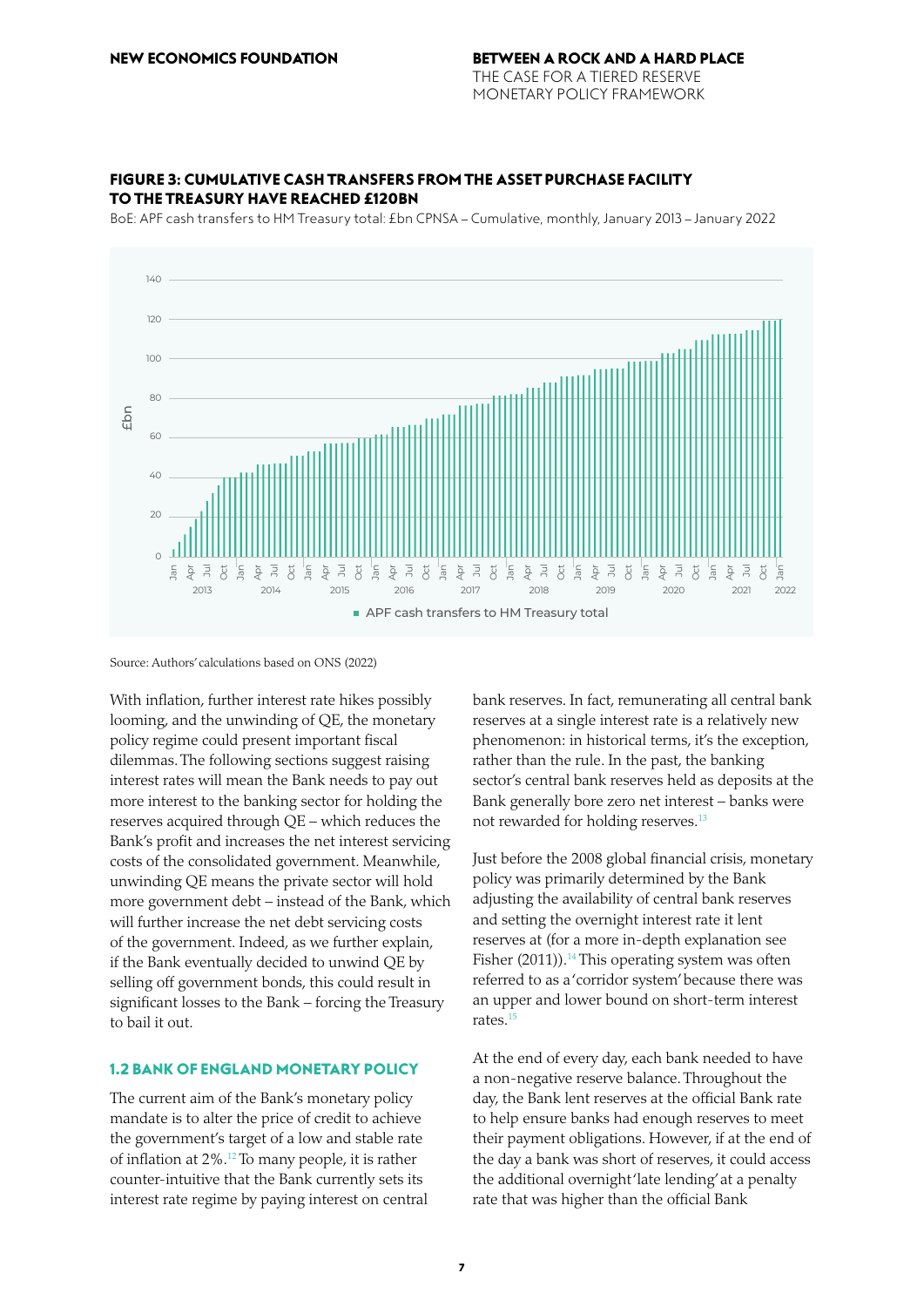THE CASE FOR A TIERED RESERVE MONETARY POLICY FRAMEWORK

<span id="page-9-0"></span>rate. In theory, this upper bound rate acted as a cap on money market rates because, in theory, no bank would look to borrow elsewhere at a more expensive rate than readily available funds from the Bank.

Conversely, throughout the day, banks that had an excess of reserves could lend them out on the inter-bank lending market at a rate less than the daily official Bank rate. Alternatively, banks could park any excess reserves at the Bank's deposit facility, which would pay out interest but at a rate much lower than the official Bank rate. The deposit facility, therefore, acted as a floor for market rates; after all, why would a bank lend money out for an interest rate that was lower than what it could earn from the Bank. Effectively, this corridor of upper and lower bounds was designed to ensure that banks did not need to transact in the market at a rate very different from the Bank rate. This allowed the Bank rate to then transmit through knock-on effects to wider market rates (including the rates banks with surplus reserves would lend to banks with a deficit of reserves).<sup>[16](#page-29-0)</sup>

With the launch of QE, however, the banking sector was flooded with reserves, and the need to borrow reserves at the official Bank rate was greatly diminished[.17](#page-29-0) The Bank can be said to have consequently moved to a 'floor system' of setting interest rates, where all reserves are remunerated at the policy rate. With the banking system holding an excess of central bank reserves, the interbank money market rate is permitted to trade at a level that resembles 'the floor rate', earning it the name of a floor system. Paying an interest rate on reserves acts as a floor, as banks will not lend out their reserves for a lower rate and miss the opportunity of a higher profit margin. $^{18}$ ,  $^{19}$  $^{19}$  $^{19}$ 

Remunerating all reserves is considered favourable in environments with ample reserves because the considerable availability of reserves would push interest rates to zero and give the Bank little influence over interest rates. The floor system, therefore, allowed the Bank to set the interest rate and change the amount of central bank reserves available to the banking system independently of one another[.20](#page-29-0) At the same time, the floor system can make the job of the central bank easier because it won't have to intervene multiple times with open market operations to hit its targeted rate.

#### 1.3 THE NEW FISCAL HEADACHES OF MONETARY POLICY

While separating the Bank's main interest rate from the amount of central bank reserves in the banking system may have been beneficial in the aftermath of the 2008 Global Financial Crisis (GFC), changing macro-economic circumstances have created a new set of fiscal headaches for policymakers. The Bank's floor system was not originally designed for the possibility of an £895bn QE programme, alongside the threat of higher inflation and rising interest rates. As these circumstances begin to materialise, the floor system will prove unnecessarily expensive for the consolidated government, politically challenging, and lead to the Bank making fiscal transfers to a particular sector of the economy, without the general public being made adequately aware of this.

#### **1.3.1 Interest rates and interest servicing costs**

The first dilemma relates to the substantive implications for fiscal sustainability and the government's debt servicing costs.[21](#page-30-0) Despite borrowing costs being at all-time lows and a general mainstream consensus that interest rates will stay low over the long term, $22$  concerns are emerging that the situation is very fragile. The Treasury, the Office for Budget Responsibility (OBR) and the Bank of International Settlements (BIS) have all warned that QE has made the public finances more sensitive to an increase in interest rates and possible inflation.<sup>23</sup>,<sup>[24](#page-30-0)</sup>,<sup>25</sup> The Bank pays interest (the policy rate) on the central bank reserves it creates,ie it currently pays 1.0% on the central bank reserves created through its QE programme and additional reserves in circulation, just over £950bn at the time of authoring this report).

As we discuss later, if the Bank raises interest rates to help control inflation, it would considerably raise these QE interest servicing costs eventually, too. The following simple illustrative example<sup>26</sup>,<sup>[27](#page-30-0)</sup> suggests that if interest rates would increase above 2% by the end of the year, then the Bank's APF would start running at a loss (the average interest received from the Treasury on government bonds would be less than the Bank is paying out to banks on the reserves created to buy the bonds in the first place).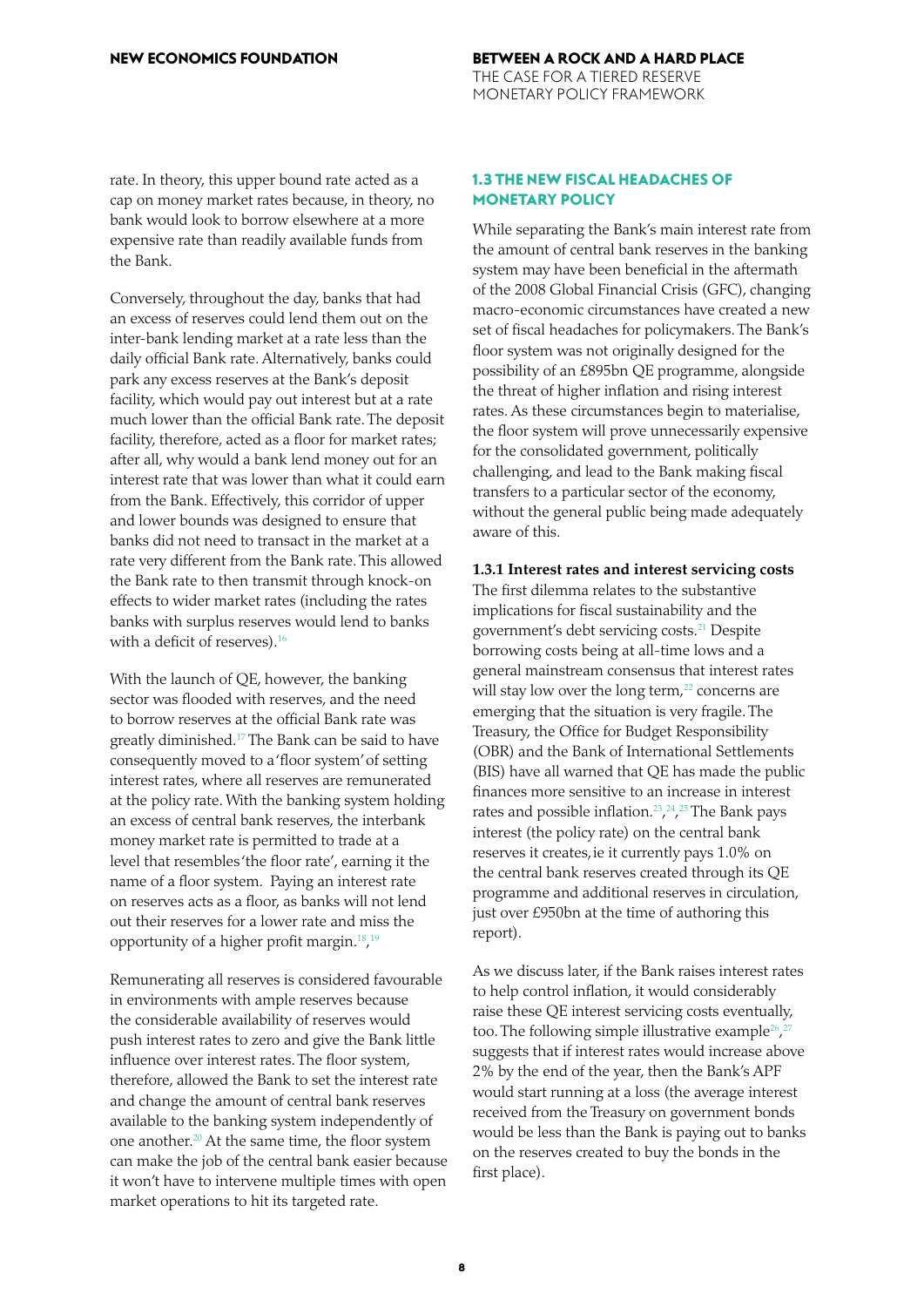<span id="page-10-0"></span>In November 2021, the Bank's APF received £1.51bn in interest payments from the Treasury for the gilts it holds, and it paid out £0.73bn to the banking sector for the central bank reserves held. This left the Bank with a monthly profit of £1.44bn. By March 2022, having unwound the stock of QE to £847bn, the APF received £1.45bn from the Treasury (modestly lower than November, due to the changing stock of central bank reserves). With interest rates rising to 0.75%, however, the Bank had to pay out £545m to the banking sector, leaving it with a much lower monthly profit of £906m (Figure 4).

By January 2023, the Bank's projected QE holdings will be £837bn. Based on the average interest rate from the earnings it makes from the Treasury the Bank would receive £1.43bn in payments. If interest rates rose to 2%, then the Bank would have to pay out interest of £1.39bn. The Bank's profit would be all but wiped out and anything much higher than 2% would mean the APF running a loss. Persistent losses of the Bank's APF would mean it becoming technically insolvent, and because the APF is fully indemnified by the Treasury,<sup>28</sup> the Treasury would have to cover the APF's losses. In other words, the Treasury would need to start paying the difference between the average gilt rate and the base rate on all government bonds held in the APF.

#### FIGURE 4: ASSET PURCHASE FACILITY COULD RUN A TIDY PROFIT FOR NOW

BoE: APF: Interest receivable: £m CPNSA; BoE: APF: Interest payable: £m CPNSA – Cumulative, monthly, January 2008 – March 2022



Source: Updated from Kyriakopoulou et al. (2020)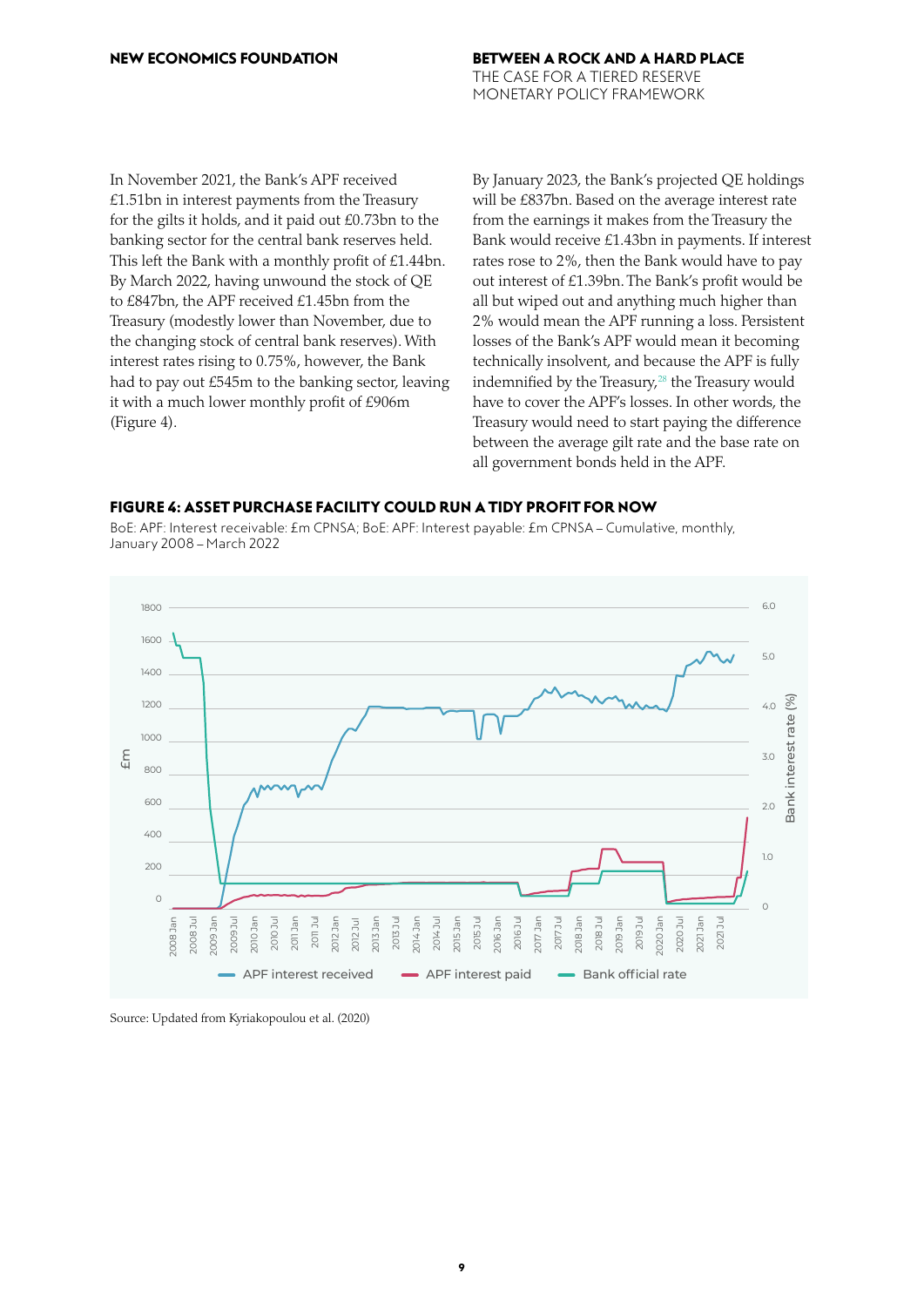THE CASE FOR A TIERED RESERVE MONETARY POLICY FRAMEWORK



#### <span id="page-11-0"></span>FIGURE 5: THE BANK PLANS TO GRADUALLY UNWIND QE BY LATE 2071

BoE: APF gilt holdings (at nominal value) and BoE: APF: Total gilt purchases, £bn CPNSA, yearly

#### Source: ONS (2022)

The Bank itself calculates that in the medium to longer term, the base rate may have to stabilise at around the  $2\% - 3\%$  range.<sup>29</sup> However, as Hotham (2021) has argued, if the economy picks up faster and credit needs to be restrained, rates could increase to 5% or 6% or more, which would significantly raise the debt servicing costs of the government.[30](#page-30-0)

The fiscal dilemmas presented by the Bank's QE programme do not just involve the quantity of central bank reserves held by the banking sector, but they also concern timings. QE has considerably increased the average speed at which a change in interest rates affects the interest payments by the government to the private sector. By replacing longer-dated government bonds at fixed interest rates with overnight interest-bearing central bank reserves, the OBR suggests QE reduces the "average maturity of government debt["31](#page-30-0) from 15 years to 4[.32](#page-30-0) If the Bank raises interest rates, then central bank reserves will reprice much quicker (overnight) at these higher rates compared to traditional bond markets,<sup>33</sup> which means interest servicing costs will increase faster than otherwise would be the case.

**1.3.2 Income transfers to the banking sector** While significant attention has been given to the implications of a higher base rate for the debt

financing costs of government, comparatively less attention has been given to the income transfers interest rate rises offered to the banking sector. Given the Bank conducts monetary policy by paying out interest on central bank reserves, and only private banks can hold reserves, increasing interest rates will significantly raise the amount of income the banking sector receives from holding the reserves created via QE.

To our knowledge, no attempt has been made to forecast how much money the Bank will transfer to the banking sector in the event of significant Bank rate rises in a floor monetary system. Such estimates are complicated because they depend on the stock of reserves in circulation and the policy interest rate over a specific period – both of which are subject to periodic changes.

While interest rates might be expected to rise, all else being equal, the stock of bonds held in the APF is expected to reduce in size. At present, the Bank has begun unwinding its stock of government bonds,<sup>34</sup> ie as bonds mature the proceeds will not be re-invested, and the Bank's balance sheet will gradually shrink. Figure 5 illustrates the Bank's planned schedule for unwinding its portfolio of government bond holdings. In March 2022, the Bank did not reinvest £27.9bn of the APFs holdings of government bonds, bringing the APF's current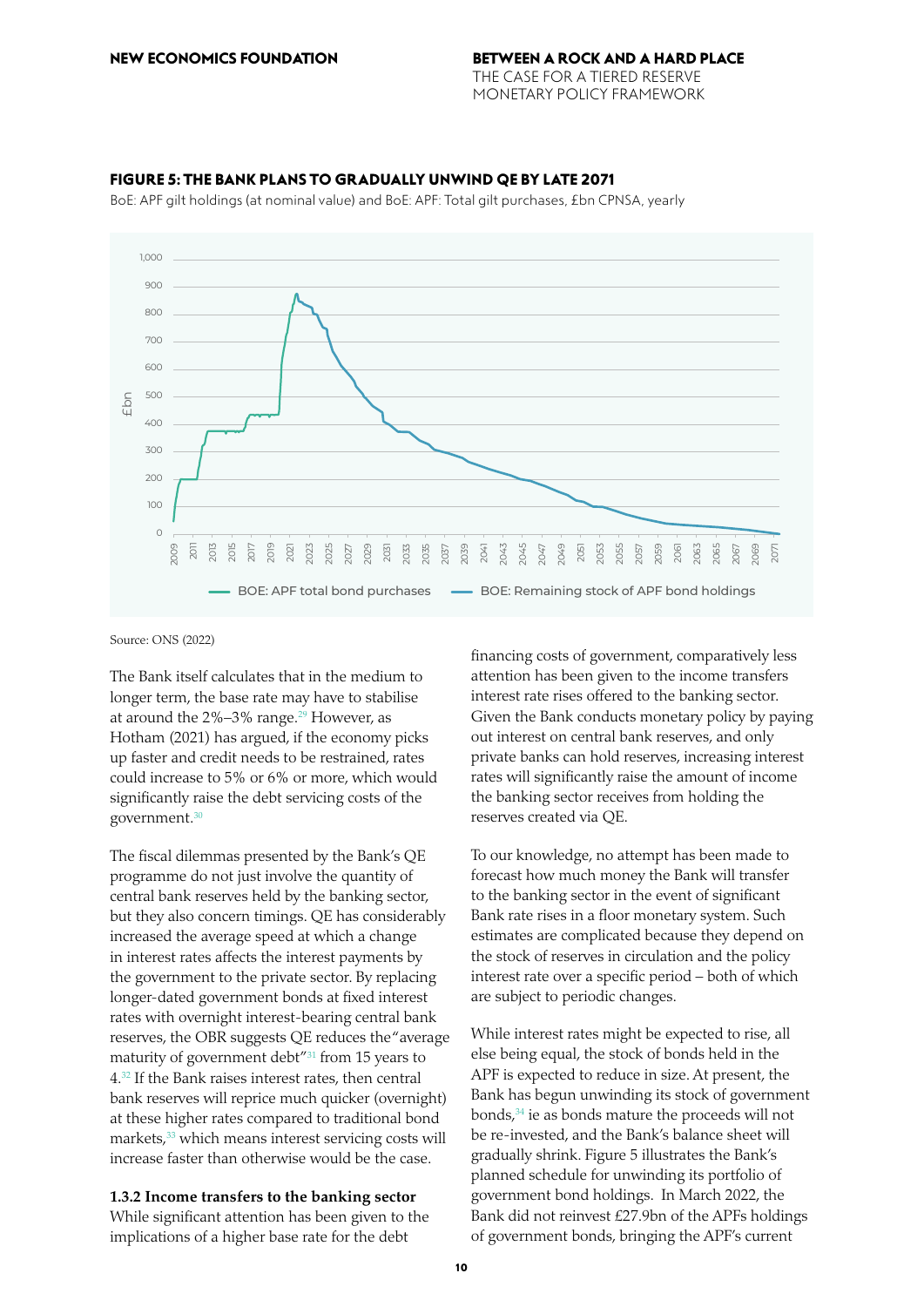#### BETWEEN A ROCK AND A HARD PLACE THE CASE FOR A TIERED RESERVE

MONETARY POLICY FRAMEWORK

<span id="page-12-0"></span>government bond holdings to £847bn[.35](#page-30-0) According to the Bank's planned schedule for unwinding QE, by the end of FYE 2022, the APF's remaining stock of government bonds will be £837bn, and £665bn by the end of FYE 2025. The bulk of the value of government bonds bought throughout the pandemic will have been unwound by early 2030, with the rest of the remaining APF holdings gradually declining to zero by late 2071.

Based on the Bank's plans to unwind QE, we can make illustrative estimates of the possible income transfers from the Bank to the banking sector. We first consider the income transfer to the banking sector for different interest rates across three different scenarios of central bank reserves in circulation: 1) a baseline scenario that factors in the plans to unwind QE; 2) a scenario that includes passive unwinding, as well as actively selling off additional bonds once interest rates reach 1% (as indicated by the Bank) $36$ ; and 3) reserves are held constant due to a reversal in the Bank's decision (either because of prevailing economic conditions or because of an otherwise adverse reaction from the bond market).

Given our goal is to illustrate the range of income transfers across all interest rate change outcomes, we consider the interest change taking place at the beginning of the period (ie a 2% estimate considers a change taking place in April 2022 and remaining there until March 2023). At the same time, to offer a conservative estimate of total income transfers, we base our assumptions on the stock of central bank reserves at the end of the period (ie for FYE 2022– 23 estimates are based on the stock of reserves in March 2023).

Starting in April 2022 (the beginning of the financial year), our main scenario, based on the Bank's plans to unwind QE, suggests that by the end of March 2023, an average interest rate of between 0.75% and 3% would mean the Bank making an income transfer to the banking sector of between £6.90bn and £27.62bn. Over the OBR's 5-year forecasting horizon, an interest rate of between 0.75% and 4% would mean the banking sector receiving between £30.34bn and £161.80bn cumulatively (Figure 6).

#### FIGURE 6: ESTIMATED RANGE OF BANK INCOME TRANSFERS TO THE BANKING SECTOR BY MARCH 2023 AND OVER A 5-YEAR HORIZON, FOR DIFFERENT INTEREST RATES

Income transfers to the banking sector from BoE, based on different overnight interest rates across different scenarios for the outstanding stock of central bank reserves. FYE 2022–23 and FYE 2026–27, £bn, nominal (colours refer to marginal difference and labels to totals)



Source: Authors' calculations based on Bank of England (2022)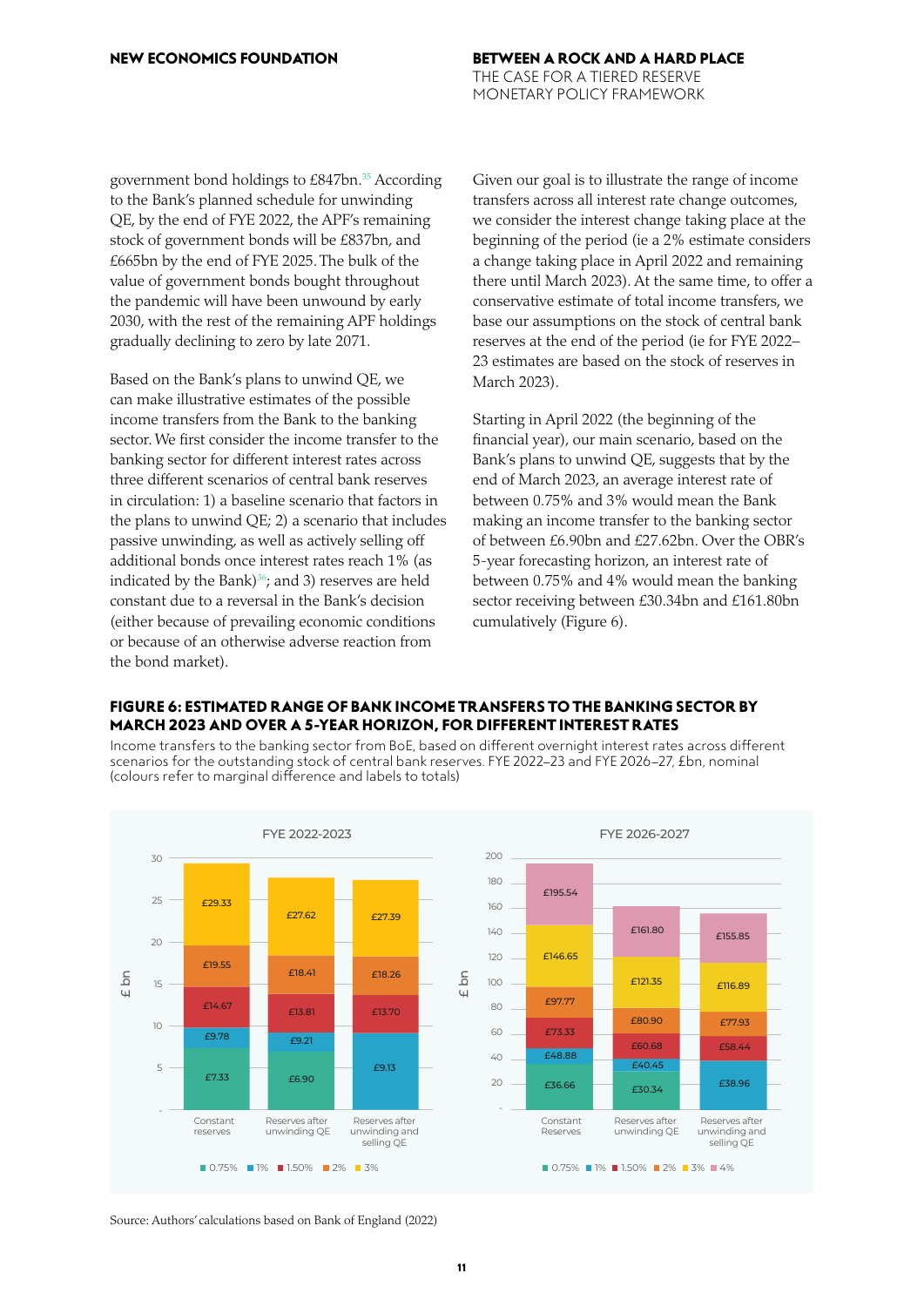Grounded in these scenarios, some indicative findings can be considered. Even if interest rates average 1.5% while QE is unwound over the next 5 years, the banking sector will receive an income transfer of £60.68bn, or just over £12bn a year. Moreover, unwinding or a moderate selling off of bonds won't make a significant difference to the amount of income transferred to banks over the next few years. As illustrated in Figure 7, despite some moderate sales over the next year income transfers for all interest rate percentiles are virtually the same, while an interest rate of between 1% and 4% over the next 5 years would still lead to income transfers so between £38.96bn and £155.85bn.

Based on the Bank's most recent analysis of market forecasts of interest rates, which offers a monthly forecast of the overnight interest rate, we can home in on a more precise indication of the future income transfers to the banking sector (Figure 7). According to the Bank, market participants expect policy rates to increase to just above 2.5% by summer 2023, and then slowly fall again by January 2024 to reach 1.25% by March 2025. Assuming the Bank would unwind its QE holdings as planned (but not sell off any additional bonds held) and raise interest rates according to its analysis of market expectations – the Bank would have transferred £15.98bn FYE 2022–23 and a total of £57.03bn by FYE 2024–25.

#### FIGURE 7: BANKING SECTOR TO RECEIVE BETWEEN £15.08BN AND £57.03BN OVER NEXT 1–3 YEARS ACCORDING TO MARKET EXPECTATIONS

Rolling cumulative income transfers to the banking sector (RHS, £bn nominal) from BoE based on market expectations of interest rate changes (LHS %) for the outstanding stock of central bank reserves according to BoE plans to unwind QE, FYE 2022–23.



Source: Authors' calculations based on Bank of England (2022)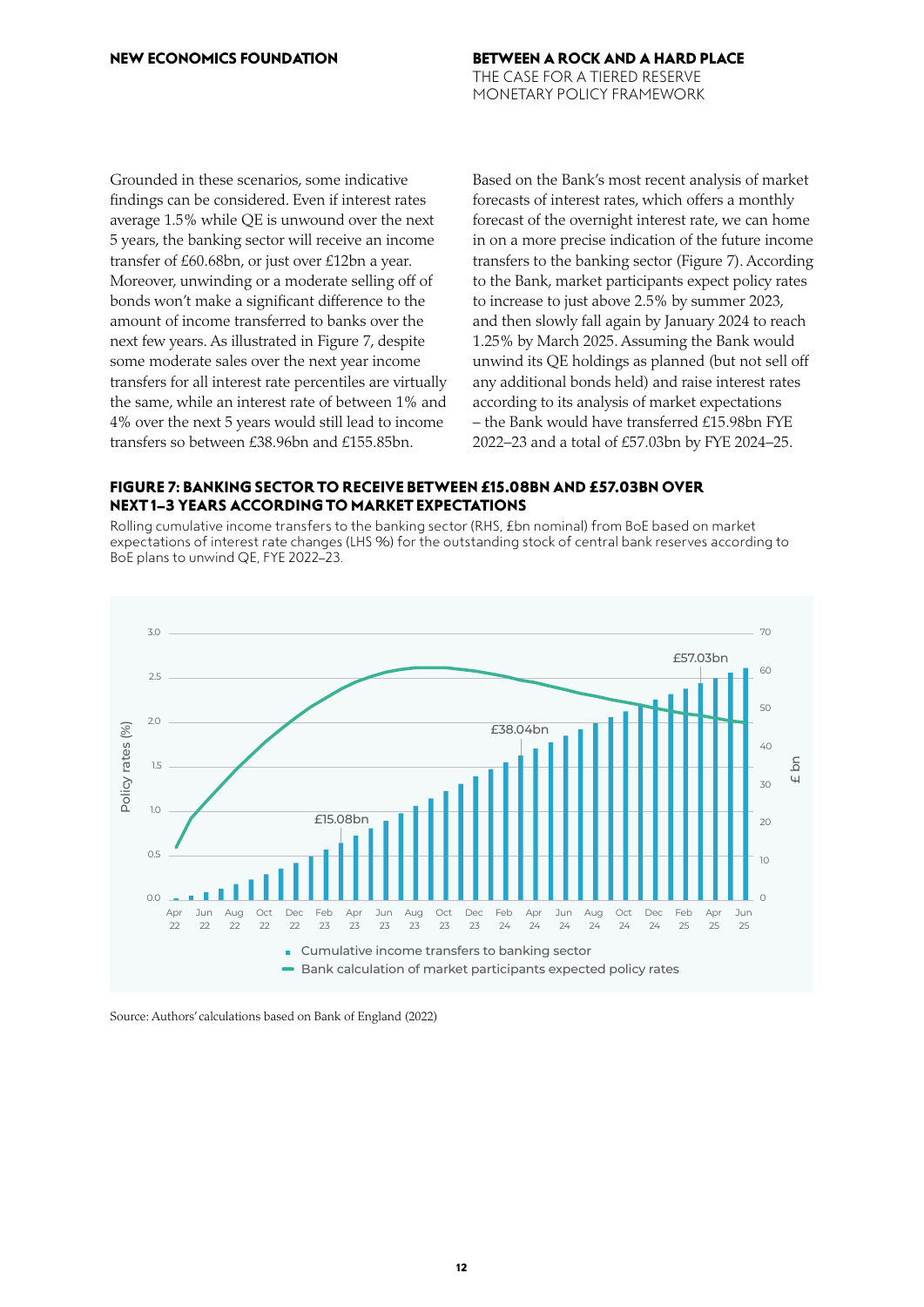<span id="page-14-0"></span>The income transfers to the banking sector would simply come about by virtue of holding central bank reserves, and only banks have exclusive access to such reserves. While central bank reserves may be assets for the banking sector and sit on the liability side of the Bank's balance sheet, they are not debt instruments (ie loans from the banks to the Bank) and therefore the Bank does not necessarily need to pay out interest on them.

While, in their reports, the OBR, Treasury, and ONS often refer to central bank reserves as a form of government 'debt', they are significantly different to government bonds for several reasons[.37](#page-30-0)

First, because central bank reserves are not loans (they are electronic versions of notes and coins) they do not mature in the way sovereign bonds do. Like any other loan, the government is obliged to repay bondholders the principal of the loan (the original amount borrowed) at a future date. Central bank reserves carry no future payment obligation to pay banks because no money was ever borrowed. The Bank simply creates new central bank reserves (money) when it buys bonds from banks. Accordingly, unlike a loan, no principal is ever borrowed, nor does it need to be repaid. In this sense, like notes and coins, central bank reserves are perpetual in that they never mature (nothing has to be paid pack).

Second, there is no credit risk – the possibility of a loss resulting from a borrower's failure to repay a loan or meet contractual obligations – for holding reserves because they are not loans. Whereas the government may be unable to repay, or it may decide not to repay its loans to bondholders.

Third, bonds are sold on an open market where virtually all agents in the private sector can own a bond if they have the means. Accordingly, the price of the bond (as well as its yield or interest rate) is generally determined by a wide array of market forces, whereas the rate of interest paid on reserves is a policy decision.

Fourth, market participants can generally choose not to hold government bonds at any given price – they can sell them or refuse to buy them. Whereas the banking sector as a whole must hold the central bank reserves used to pay for asset purchases at whatever price the Bank chooses – they cannot get rid of them (an individual bank may attempt to reduce its reserves, but this would simply increase the reserves at another bank). For these reasons, it is more sensible to consider central bank reserves, "as 'social equity' that confers rights of participation in the economy's payment system and thereby its economy" as argued by researchers at the Bank[.38](#page-30-0) In accounting, equity is simply the residual difference between an entity's assets and its liabilities. According to the International Financial Reporting Standards (IFRS), the standard accounting framework adopted by the UK and used across more than 100 countries and two-thirds of the G20: "A financial instrument is an equity instrument only if (a) the instrument includes no contractual obligation to deliver cash or another financial asset." From an accounting perspective, therefore, central bank reserves sit on the liability side of the Bank's balance sheet but because it has no obligation to pay anything to holders of central bank reserves, they are effectively a form of equity.<sup>39</sup>

The income transfers to the banking sector that result from holding reserves is therefore a policy choice. It is not the result of a bank providing any material services to the Bank, and the payment of interest is not the consequence of any financial obligation (ie to pay a future debt). Indeed, as noted by Holtham (2021) it is the Bank that provides services to the banking sector by acting as a clearinghouse for inter-bank payments.<sup>40</sup> Moreover, banks already receive significant indirect subsidies from the Bank and wider government, in the form of credit guarantees (lender of last resort function by the Bank) and liquidity guarantees (deposit insurance). $41$  On top of this, the finance sector's pay growth has more than trebled the pay growth in the rest of the UK economy in the last year alone (Figure 8).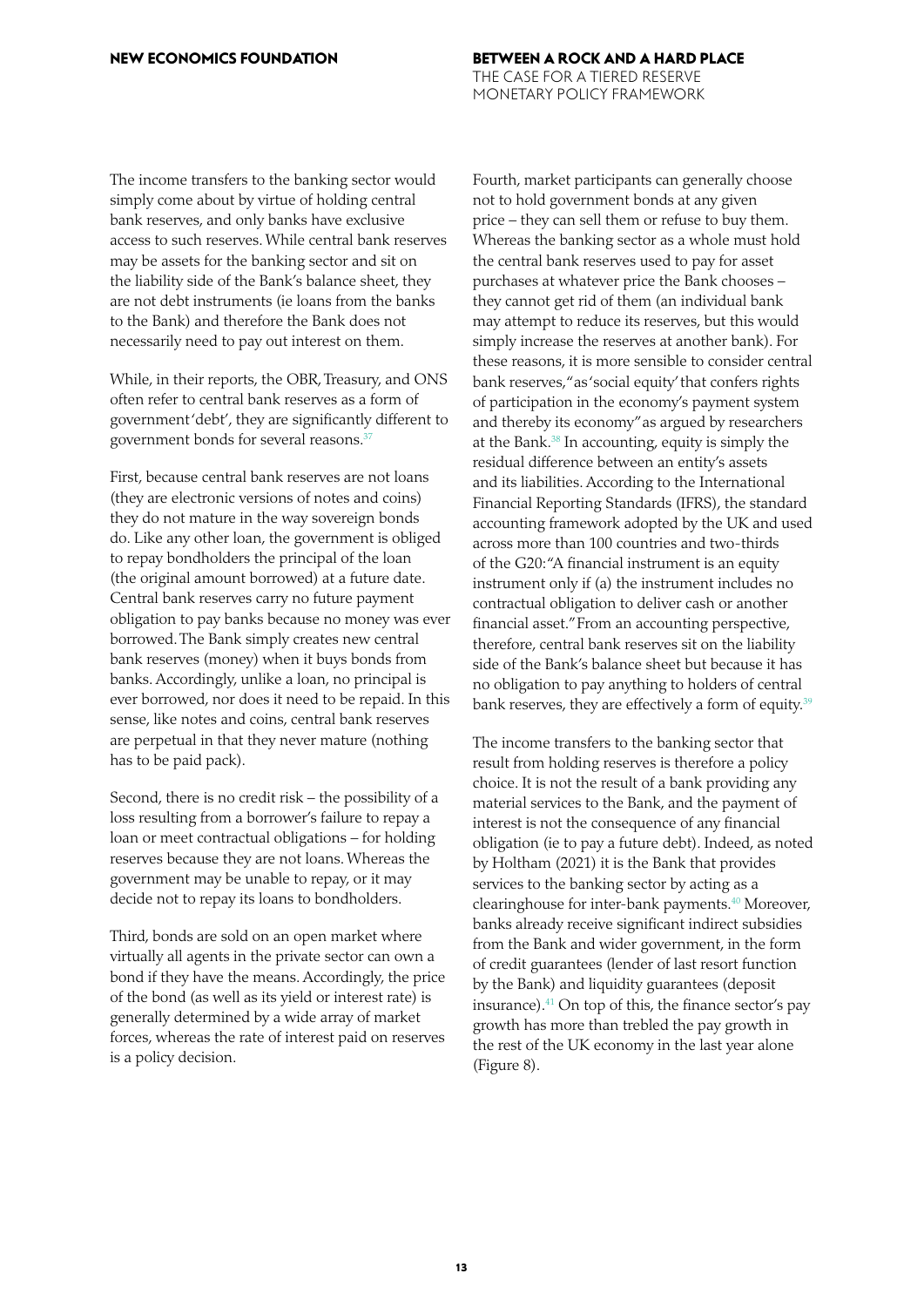THE CASE FOR A TIERED RESERVE MONETARY POLICY FRAMEWORK

#### <span id="page-15-0"></span>FIGURE 8: FINANCE SECTOR PAY GROWTH HAS MORE THAN TREBLED THE PAY GROWTH IN THE REST OF THE UK IN 2021–2022

Median earnings growth across UK industrial sectors, compared to UK median, based on percentage change on the same month in the previous year, seasonally adjusted, UK, March 2022.



Source: Based on ONS (2022)

Importantly, by paying interest on all central bank reserves, the Bank is not simply attempting to neutrally impact the credit conditions of the wider economy. Instead, as interest rates rise, by making significant financial transfers to banks, it is significantly increasing the net income of a specific sector of the private economy, at the expense of a government deficit. In effect, the income transfers to the banking sector are public expenditure, and therefore, as these transfers become larger and larger they increasingly resemble a form of fiscal policy[.42](#page-30-0),[43](#page-30-0),[44,45,46](#page-30-0) This has prompted a law professor specialising in financial sector regulation, Saule Omarova, to suggest that paying interest on reserves is a lucrative "special privilege" that "generates a gratuitous rent for banks" not available to other firms or individuals.<sup>[47](#page-30-0)</sup>

For these reasons, in giving evidence to the UK Treasury Select Committee for Economic Affairs, a former leading member of the Bank's monetary policy committee, professor Charles Goodhart, has suggested that it would be "politically extraordinarily difficult should interest rates start to go up to have large payments out of the central bank to commercial banks".<sup>48</sup> This would especially be the case if public spending cuts or higher taxes

were implemented to fund the billions in income transfers to the banking sector that has arguably rendered no extra services to the government, economy and wider society.

#### 1.4 WHY NOT JUST REVERSE QUANTITATIVE EASING?

Rather than change the way the monetary policy framework has worked since 2009, an alternative could be to simply reverse QE. Given our estimates suggest the Bank would make significant income transfers to the banking sector even within its current plans to unwind QE, or in a situation where it chooses to make moderate additional bond sales on top (Section 1.3), the Bank would have to sell bonds at an extremely rapid rate pace to avoid making such large income transfers. In this case, the Bank would not necessarily be reversing QE for monetary or fiscal reasons – but primarily for political ones, because it was concerned about the profitability of the banking sector. While this is problematic in itself from the point of view of the current policy framework, there are also monetary, financial stability, and fiscal reasons for why such recourse would be ill-advised.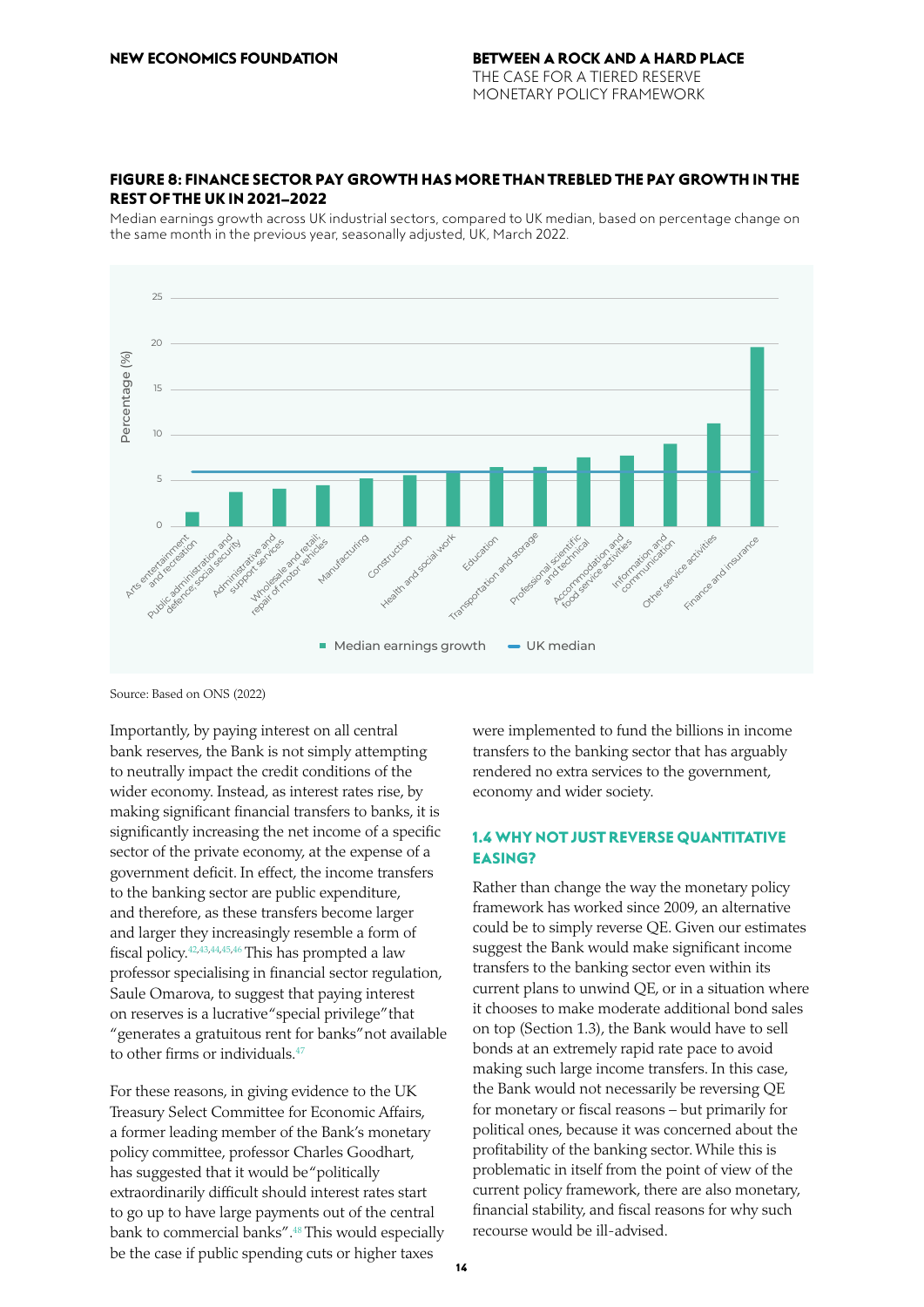<span id="page-16-0"></span>From a monetary perspective, although facing different inflationary conditions, no central bank has attempted to nor been able to continuously, let alone absolutely, reverse their QE programmes. The world's leading central banks have all proposed or attempted to unwind their QE holdings – only to renew and continue their programmes, or be met with an abrupt increase in yields and falls in equity markets[.49](#page-30-0) From an inflationary perspective, the Bank may find it desirable to unwind QE and rapidly sell off its bond holdings; however, it is not clear how bond and money markets will react and whether taper tantrums will materialise. Moreover, too much of an increase in long-term government yields could have severe implications for the transmission mechanism of monetary policy.<sup>[50](#page-30-0)</sup> Indeed, selling government bonds off too quickly could result in such a significant fall in bond price that would reverberate through repo markets and money markets – endangering financial stability. As noted by Gabor (2021), banks and shadow banks are extremely reliant on government bonds as collateral, and thus heavily exposed to daily changes in the market value of government bonds[.51](#page-30-0)

At the same time, as Holtham (2021) notes, those bonds which the Bank sells off for less than what it originally paid, ie the amount of reserves drained from the banking system, would only be partial.<sup>52</sup> Furthermore, given the Bank purchased many of these bonds after rates had fallen, paying more than their nominal value, if it was to sell them at a loss it could end up losing a considerable amount. Based on previous Bank analyses, Holtham (2021) suggests losses could total over £200bn.<sup>53</sup> Based on the most recent ONS data,<sup>54</sup> comparing the nominal (market) value bonds held by the Bank's APF in March 2022 (£780bn) to the bond purchases (ie the amount paid for the bonds) held by the APF (£875bn), shows that the Bank would stand loose approximately £105bn all things being equal if it tried to sell its current government bond holdings. However, given the Bank's sale would most likely dramatically reduce the nominal value of bonds, this number would most likely be much higher – an additional 5% to 20% fall in nominal values could mean losses of between £144 and £261bn.

Continuing to hold the value of these government bonds on its balance sheet has helped to substantially reduce the government's net interest payments. Reversing QE would mean the Treasury would no longer receive the profits from the APF.<sup>[55](#page-31-0)</sup> At the same time, in addition to the losses the Bank would incur on the Treasury previously highlighted, the selling off of government bonds would dramatically increase the government's borrowing costs.

Accordingly, under the existing monetary policy framework, the Bank is caught between a rock and a hard place: It can either continue making considerable income transfers to the banking sector or it can dramatically increase the debt and interest servicing costs to the government (while endangering monetary and financial stability). Fortunately, there is tried and tested policy alternative as the following section suggests.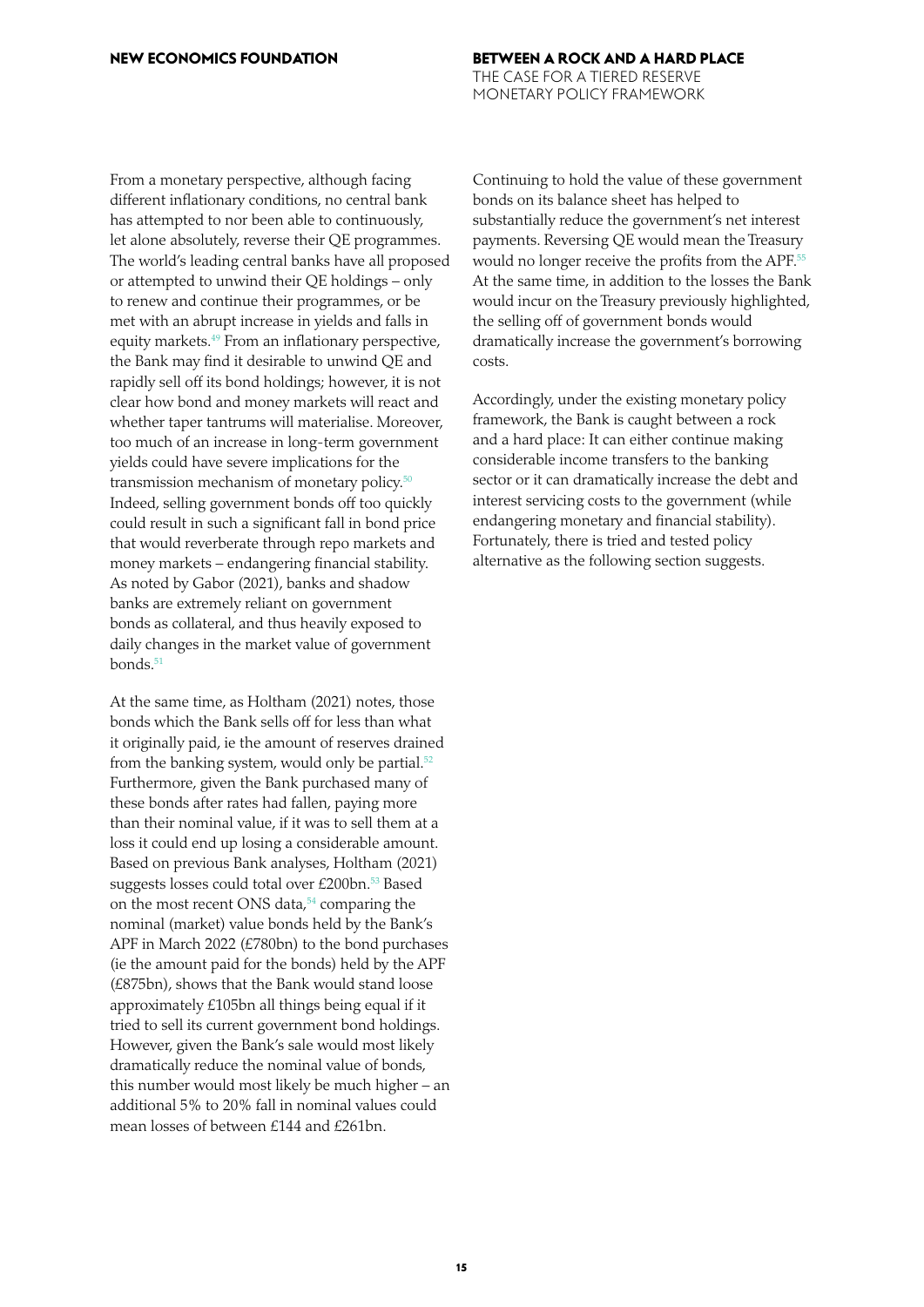### <span id="page-17-0"></span>2. A TIERED **RESERVES** PROPOSAL FOR THE UK

The Bank of England's (the Bank) floor system of setting interest rates may have been pragmatic and low cost in an ultra-low-interest-rate era characterised by disinflationary macro-economic conditions. But with a reversal in these prevailing macro-economic dynamics, the floor system risks several significant and costly distortions. Rising inflation now puts pressure on the Bank to increase its policy rate to dampen credit conditions and demand. But when a significant proportion of government debt is held by the Bank, where the effective interest rate is the policy rate rather than the gilt rate (Section 1.31), the floor system implies a significant unintended cost to the government. Conversely, this also means windfall income transfers to the banking sector (Section 1.32). However, there is a policy alternative to avoid such distortions and costs, and it already has precedent in other countries (as well as the UK's past) that would address these issues – it's called 'tiered reserves'.

A tiered system of reserve remuneration would effectively allow the Bank to apply more than one rate of interest to the reserves held by commercial banks. Importantly, it would also mean the Bank would not have to unwind quantitative easing (QE) or sell any government bonds – at the expense of the taxpayer, and monetary and financial stability. In this system, reserves held by commercial banks are separated into different tiers, with each tier remunerated at a different interest rate and only some reserves possibly remunerated at the policy rate. This would permit the Bank to set the interest on reserves that the banking sector holds

independently of the policy rate that influences the price of credit and wider money market rates of interest. In doing so, the Bank would be able to largely isolate the changes in its policy rate from the debt servicing costs of the government and the profitability of the banking sector. Both the European Central Bank (ECB) and the Bank of Japan (BoJ) have already implemented a system of tiered reserves specifically to ensure that the policy rate has a neutral impact on the profitability of the banking sector.

There are several options for implementing a tiered reserve system. We review the tiered reserve system at the ECB and the BoJ, before offering an illustrative policy example of what a tiered reserve system could look like in the UK. We then estimate how much a tiered reserve system could save the government versus the current monetary framework. Finally, we explain some of the risks and address the main potential criticisms of such a proposal.

#### 2.1 TIERED RESERVES AT THE EUROPEAN CENTRAL BANK

In September of 2019, the ECB announced the implementation of a two-tiered reserve system to support and enhance the transmission of monetary policy.[56](#page-31-0) The system was originally designed to protect the banking sector's profitability from a negative interest rate regime.<sup>57</sup> But there is no reason that such a system could be implemented for causally opposite reasons – to prevent the banking sector from profiting from significant potential income transfers from the Bank.

The ECB operates a tiered reserve system where only reserves above six times each individual bank's reserve requirement are remunerated at a punitive negative rate – in this case, called the 'deposit rate', where banks park their excess reserves. Under this system, an individual bank holding fewer reserves than six times the required ratio will not be affected by the deposit rate. However, as banks trade reserves, so long as a large number of banks are affected (ie there are considerable excess reserves in the system) they will lend reserves to others at a rate close to or equal to the deposit rate.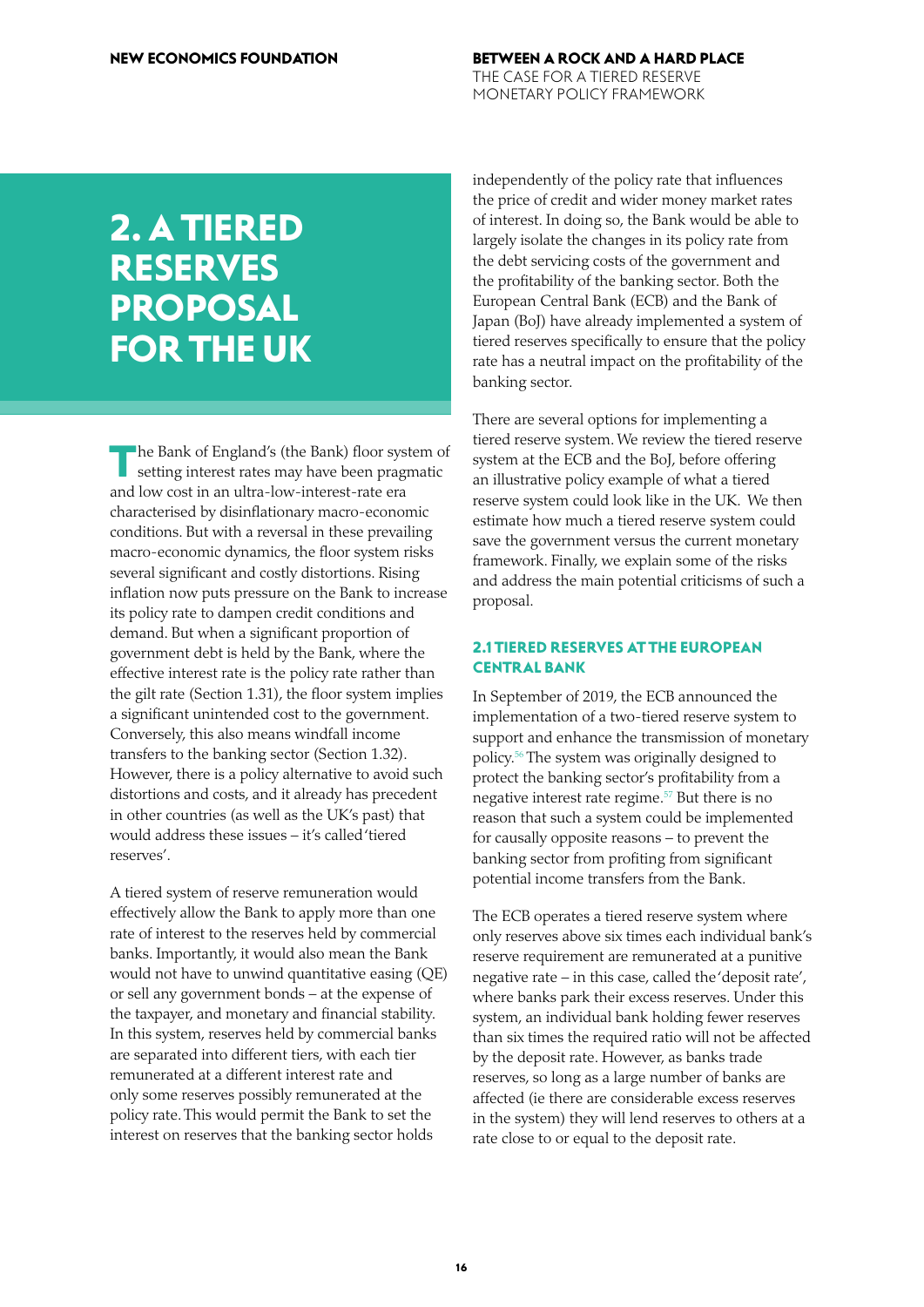As shown in Figure 9, under the ECB schedule, as a commercial bank increases its stock of reserves over its minimum reserve requirement, it will initially still be in the exempt tier with reserves paid 0% interest (tier 1). But once a bank has reserves over 6 times its minimum reserve requirement, those additional reserves will then be remunerated at the deposit rate, which in this case is -0.5% (tier 2).

In addition to these tiers, it is worth mentioning that the ECB still offers its main refinancing rate to lend reserves to any banks that are short of reserves over the course of a week (currently 0%); and a marginal lending facility rate that lends

reserves overnight (designed to cost more than the main refinancing rate, currently 0.25%). After announcing the launch of its QE programme in January 2015, and flooding the banking system with central bank reserves, the ECB's lending and refinancing rates were less in demand, and the interbank lending market trended closer to the deposit rate (Figure 10). In effect, while a type of interest rate corridor still exists (Section 1.2 explains interest rate corridors in more detail), in practice the ECB's monetary policy framework has de facto evolved into a floor system since 2015.



#### FIGURE 9: GRAPHIC ILLUSTRATION OF THE ECB'S TIERED RESERVE FRAMEWORK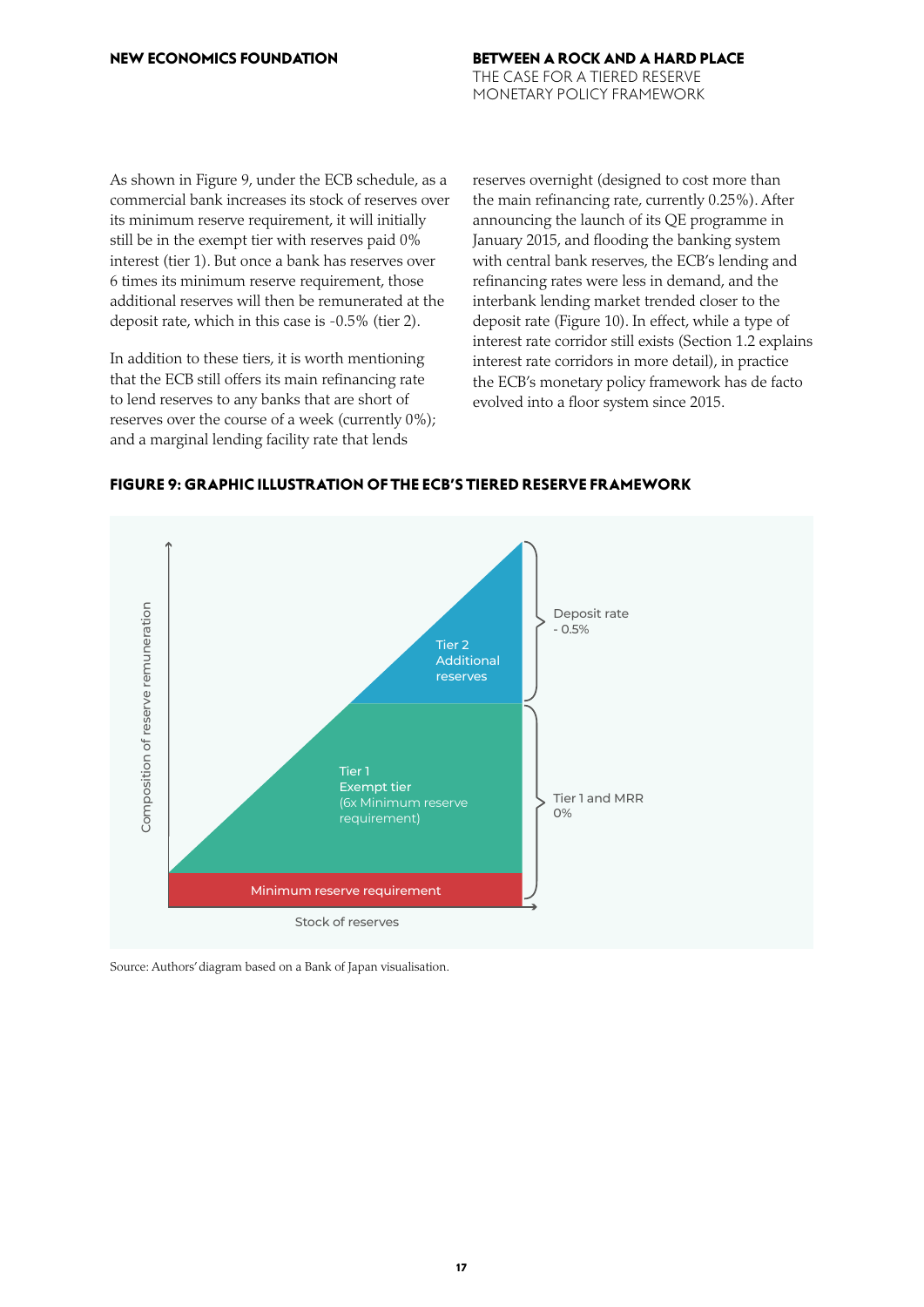THE CASE FOR A TIERED RESERVE MONETARY POLICY FRAMEWORK

#### <span id="page-19-0"></span>FIGURE 10: THE EVOLUTION OF THE ECB'S CORRIDOR SYSTEM INTO A FLOOR SYSTEM FROM 2015

Eurosystem Official Interest Rates: Marginal lending facility, Deposit facility, Main refinancing rate; interbank market rate



Source: Based on the European Money Markets Institute's Euribor rate and the European Central Bank's historic policy rates

The ECB's approach suggests the Bank could drastically reduce any income transfers to the banking sector and thus reduce the debt servicing costs of the government by establishing a similar monetary policy framework. Under a two-tier system, the Bank could remunerate some reserves at a rate that determines the price of which banks lend to and borrow from each other and apply a lower or even negative rate to the rest of the reserves held in the system thus reducing significantly or completely the total compensation to banks.

In a higher interest rate environment, the Bank could remunerate tier 1 at 0% to minimise distortions and still have a higher positive deposit rate (ie the Bank remunerates a portion of reserves at a positive rate) to curb aggregate demand and the rate of price increases. In this scenario, the Bank would still pay out interest to the banking sector on aggregate (the weighted average between tier 1 and tier 2 remuneration). Thus, the Bank would still be making income transfers to the banking sector incur interest servicing costs to the consolidated government (Section 1.3), but this would be significantly lower than the current system.

If policymakers wanted to net out government debt financing costs on Bank-held reserves at zero instead, they could keep a positive deposit rate and adjust the interest rate to tier 1 to a negative rate – so that on average no net interest is paid to the banking sector. Most likely, as alluded to by the International Monetary Fund (IMF) economist Sascha Buetzer (2022), the Bank would have to adjust minimum reserve requirements upwards to reduce the amount of excess reserves earning the deposit rate.<sup>58</sup> As excess reserves would be reduced over time, interest earned via the deposit rate would fall and banks would eventually become more dependent on the main refinancing rate to ensure they had enough reserves to make their payments. Eventually, the money earned from lending at the main refinancing rate or marginal lending facility would be enough to cover interest paid to banks on deposits and overall no net interest would be paid to the banking sector. In effect, the Bank would have returned to a de facto corridor system of monetary policy implementation.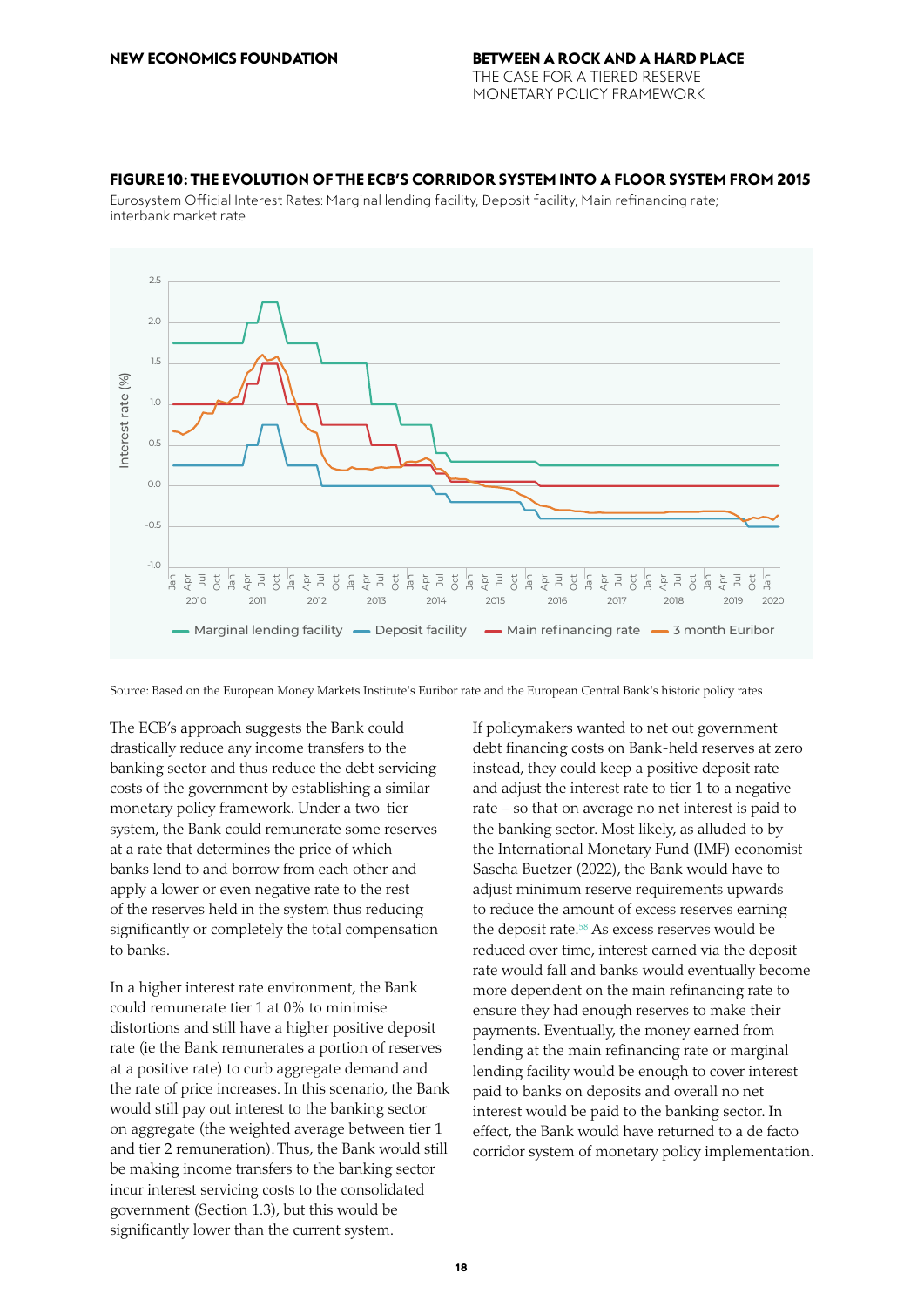#### <span id="page-20-0"></span>2.2 TIERED RESERVES AT THE BANK OF JAPAN

In 2016, the BoJ implemented a tiered reserve system for similar reasons to the ECB, and its system could equally be adapted to fit the UK context. As of January 2022, the BoJ operated a tiered reserve system where reserves are split into three tiers $59$ :

- 1) A basic balance tier, which pays 0.1% interest and is made up of reserves less than or equal to the average reserves a bank had during the 2015 calendar year. This was based on the tiered reserve policy being implemented in 2016; the balance tier would act as a benchmark for base reserves and remunerated to avoid problems of profitability.
- 2) A macro add-on balance tier, which pays a 0% interest rate and is made up of reserves equal to the amount needed for a bank to meet its reserve requirement (if this is now more than it held in 2015) plus a multiplier of their basic balance.
- 3) A policy-rate tier, which pays a -0.1% interest and is made up of all additional reserves not covered by the basic balance or macro-add on balance.

The BoJ adjusts the size of the multiplier on their macro add-on tier to adjust the amount of reserves falling into the policy-rate tier. This gives the BoJ more control over how many reserves are affected by negative interest rates. As shown in Figure 11, all reserves above the pre-existing (ie 2015 average) balance would be remunerated at 0.1%. The next slice would then be the macro add-on tier and remunerated at 0%, the amount depending on the BoJ decisions on the multiplier. All remaining reserves will be remunerated at the policy rate, in this case -0.1%

A key lesson from the BoJ system is that it shows how both positive and negative interest rates can be in operation at the same time for different tiers. Moreover, unlike the ECB, it has a built-in mechanism for changing the size of some of its tiers – allowing it to influence the interest servicing costs of the government and profitability of the banking sector without necessarily changing the remuneration of each tier.



#### FIGURE 11: GRAPHIC ILLUSTRATION OF THE BANK OF JAPAN'S TIERED RESERVE FRAMEWORK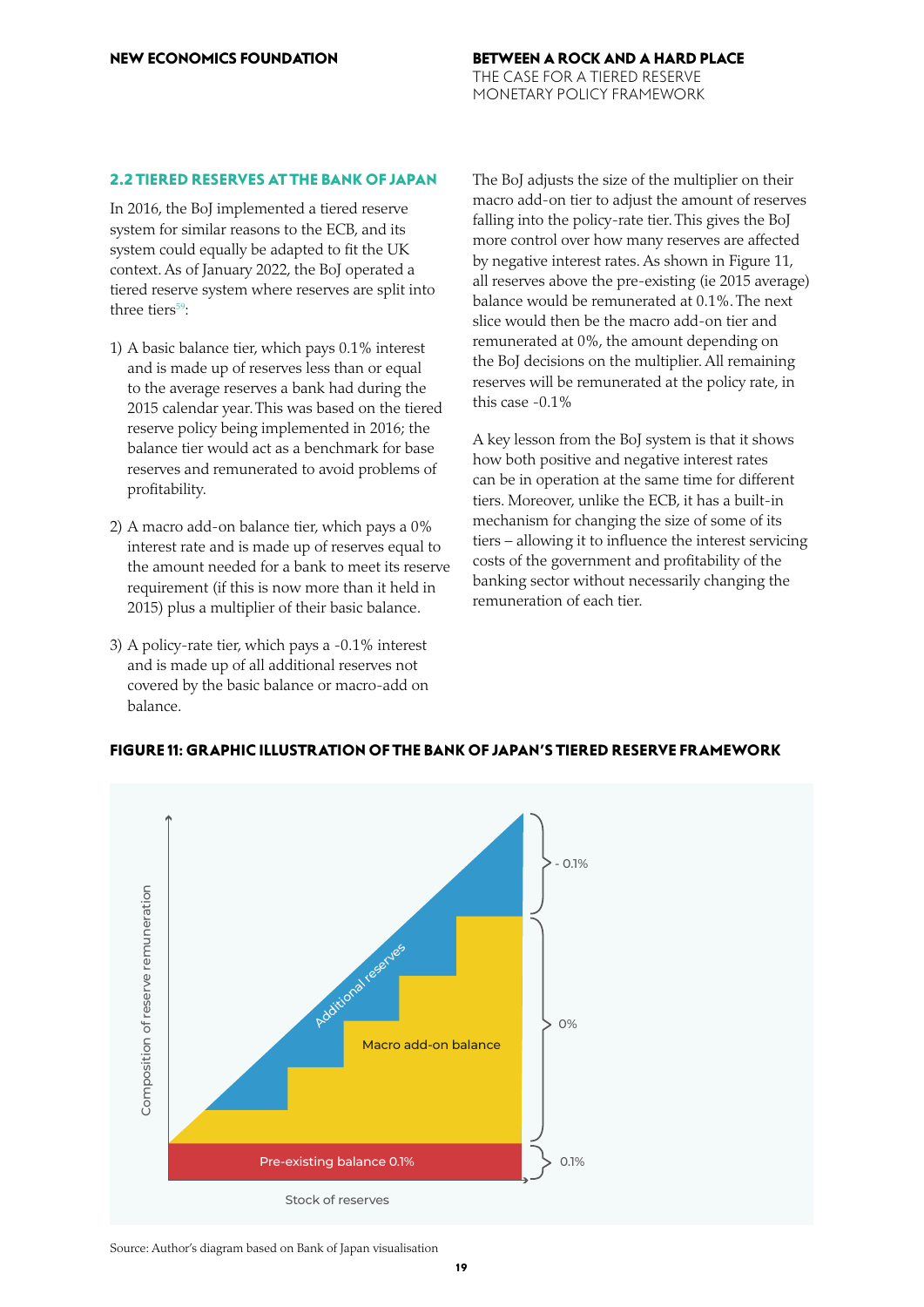#### <span id="page-21-0"></span>2.3 A SYSTEM OF TIERED RESERVES FOR THE UK

Based on both the BoJ and ECB systems of tiered reserves, we set out an illustrative policy package of tiered reserves for the UK, which could replace the current floor system. The purpose is to offer an indicative demonstration of the benefits of moving towards a tiered reserve system and how a simple model might work in practice.

As discussed in its operating guide, the Bank already has the institutional capacity and authority to implement tiered reserves $60 60 -$ albeit envisaged primarily for a scenario of negative interest rates. There are, however, no significant institutional constraints to applying such a policy schedule to a positive interest rate scenario instead. Moreover, as discussed in Section 2.1 and as highlighted by IMF economist Sascha Buetzer (2022), through the use of minimum reserve ratios the implementation of monetary policy could effectively return to the corridor type of a monetary policy framework.<sup>61</sup>

We suggest the Bank could move to a two-tiered reserve system by:

• Creating an exempt tier: As per the BoJ, the Bank may want to set the tier for each bank on a case by case basis.<sup>62</sup> To do so in a structured and non-arbitrary way, the Bank could set the size of the tier for each bank using their average extra reserves accumulated between [chosen

dates – for example March 2020 and November 2020 when QE purchases increased from £445bn to £895bn].<sup>63</sup> Alternatively, an exempt tier could be based on a specifically defined proportion of reserves that applies to each bank equally. Another possibility, as per the ECB, an exempt tier could be created based on a multiplier of minimum reserve requirements that applies across the banking sector. Indeed, the entire tier could be set as a minimum reserve requirement.

• Creating an additional reserves tier: Remunerating all reserves (and new reserves) outside the exempt tier at the policy rate, which would ultimately influence the price of credit and money market rates.

The exempt tier would be remunerated at a lower rate than the policy rate. For example, it could be a small positive interest rate or a zero interest rate or it could be adjusted to be negative so that when combined with a positive policy rate, the average interest paid to the banking sector is zero (similar in this regard to the pre-2007 system). $64$ 

For illustrative purposes, Figure 12 presents a model where all reserves at or below the exempt tier threshold (based on average reserves gained between [specified period]) would be remunerated at the chosen lower rate. All additional reserves above this threshold would be remunerated at the policy rate.



#### FIGURE 12: GRAPHIC ILLUSTRATION OF THE UK TIERED RESERVE FRAMEWORK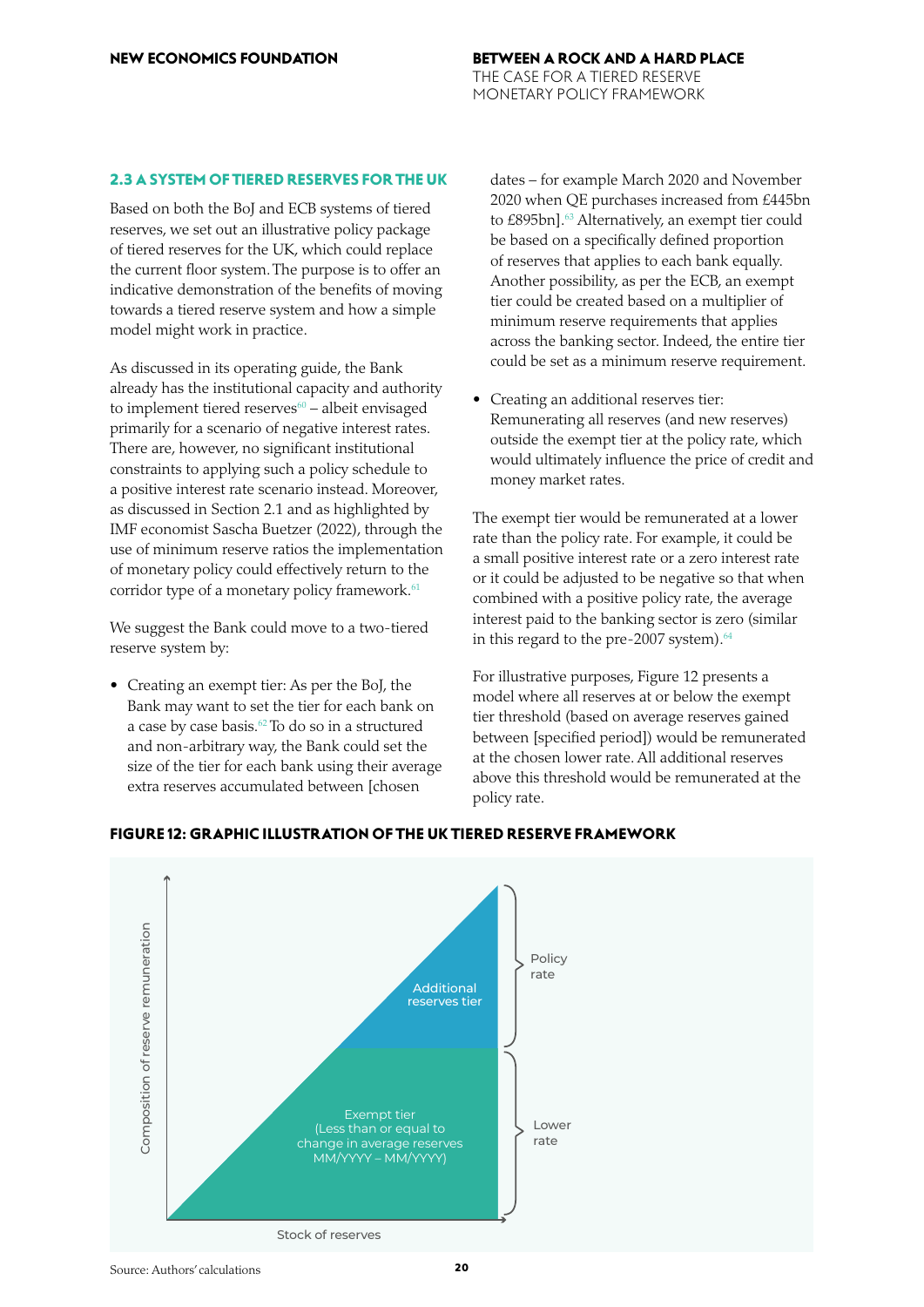<span id="page-22-0"></span>We can consider a hypothetical example to show how a tiered reserve system would be operated in practice. Take a bank that starts with £15bn in average reserves for the year 2015, amasses an average total of £35bn in 2021, and £40bn in 2023, and £45bn in 2025. In this example, we assume policymakers chose the dates to calculate an 'exempt tier' between 2015 and 2021, because it accounts for the two most recent rounds of QE (post-Brexit vote and pandemic QE). The exempt tier is made up of the average difference of total reserves between 2015 and 2021 (ie £20bn, the difference between £15bn in 2015 and £35bn in 2021).

The 'additional reserves tier' consists of the amount the bank held in 2015 (£15bn) plus the supplementary reserves acquired outside of the 2015–2021 period. By 2023 and 2025, surplus reserves are accumulated through non-QE operations – exactly £5bn and £10bn, respectively, compared to 2021. Therefore, the additional reserves would amount to £20bn for 2023 (£15bn + £5bn) and £25bn for 2025 (£15bn +£10bn).

After tiering is implemented, £20bn worth of the reserves are contained in the exempt tier and therefore remunerated according to the different lower rate options laid out below. The additional reserves tier are remunerated at the policy rate. To manage aggregate demand, we assume the Bank has kept the policy rate at 1% throughout for simplicity purposes. Table 1 records how much interest is paid out under these different options.

- **Small positive lower rate for the exempt tier:**  At 0.1%, the Bank gets an income transfer of  $£20m (0.1% interest on £20bn)$  for the exempt tier, plus the interest on the additional reserves £20bn (in 2023) and £25bn (in 2025) at the 1% policy rate (£0.20bn and £0.25bn, respectively) – amounting to a total of £0.22bn and £0.27bn of interest paid out.
- **Zero interest lower rate for the exempt tier:** At 0%, the Bank would not get an income transfer for the exempt tier, and get paid the 1% interest on the additional £20bn and £25bn at the policy rate (£0.20bn and £0.25bn, respectively).
- **Negative lower rate for the exempt tier:** At a negative rate that counterbalances any interest paid at the policy rate, the average interest rate across the two tiers is 0%. This means the lower rate for the exempt tiers would have to change in line with the balance of additional reserves held[.65](#page-31-0) For the above scenario, in 2023 the commercial bank would be entitled to interest on £20bn at the 1% policy rate for the additional reserves tier but the £20bn in the exempt tier would be paid at a negative rate of -1% to cancel out any interest paid to the banking sector. In 2025, the bank would be entitled to £25bn at the 1% policy rate for the additional reserves tier but the £20bn in the exempt tier would pay a negative rate of -1.25% to cancel out any interest paid to the banking sector.

| Year                                      | 2015                     | 2021                     | 2023                | 2025       |
|-------------------------------------------|--------------------------|--------------------------|---------------------|------------|
| Total bank reserves                       | £15bn                    | £35bn                    | £40bn               | £45bn      |
| Exempt tier                               |                          |                          | f20bn               | f20bn      |
| Additional reserves tier                  | $\overline{\phantom{0}}$ | $\overline{\phantom{0}}$ | f20bn               | f25bn      |
| Interest paid out without tiered reserves | f0.15bn                  | £0.35 <sub>bn</sub>      | £0.40 <sub>bn</sub> | f0.45bn    |
| Small positive lower rate                 | $\overline{\phantom{0}}$ | $\overline{\phantom{a}}$ | f0.22bn             | $f0.27$ bn |
| Zero interest lower rate                  | $\overline{\phantom{0}}$ |                          | f0.20bn             | f0.25bn    |
| Negative lower rate (average interest 0)  |                          |                          |                     | O          |

#### TABLE 1: ILLUSTRATIVE EXAMPLE OF RESERVE REMUNERATION AND POSSIBLE EXAMPLES UNDER A TIERED RESERVE SYSTEM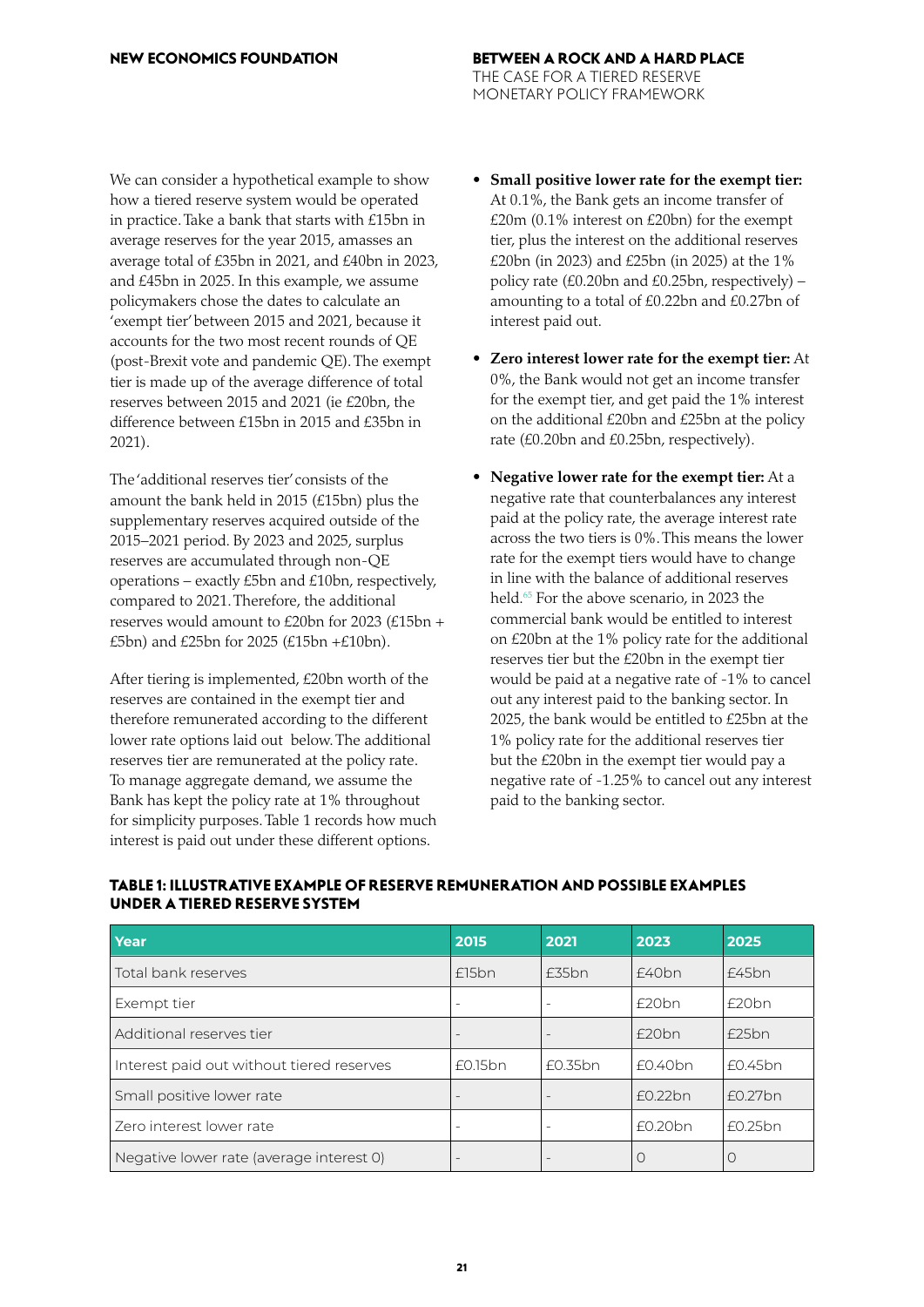Figure 13 sets out the possible effect of tiered reserves on income transfers to the banking sector. We consider exempting the reserves acquired by the banking system between August 2016 and November 2021, during the last two rounds of QE (amounting to just over £640bn). The banking system held £321bn worth of reserves in August 2016 and acquired another £16bn worth of reserves between November 2021 and February 2022, bringing the additional reserve tier to £337bn (for simplicity's sake we assume no additional reserves were acquired between February 2022 and March 2023). Accordingly, interest payments are calculated at the policy rate on the outstanding stock of reserves after tiering has been taken into account (if applicable). The three tiering policy options

from this section are compared to the range of net income in the banking sector when no tiering takes place but QE is unwound according to the Bank's plans.

The first column shows that under conditions of unwinding QE the Bank would make income transfers to the banking sector of between £6.9bn and £27.62bn by March 2021. In a tiered reserve system, for an interest rate of between 0.75% and 3%, the Bank would pay out between £3.17bn and £10.75bn for an exempt tier 0.1%. These figures would fall to £2.53bn and £10.1bn for an exempt tier at 0%, while the Bank would pay out zero net for a negative lower rate that targeted average income payments to the banking sector at zero.

#### FIGURE 13: ESTIMATED RANGE OF BANK INCOME TRANSFERS TO THE BANKING SECTOR BY MARCH 2023 FOR DIFFERENT INTEREST RATES

Income transfers to the banking sector from BoE, based on different overnight interest rates across different scenarios for the outstanding stock of central bank reserves. FYE 2022–23, £bn, nominal



Note: Calculations are based on an exempt tier for central bank reserves accumulated between August 2016 – November 2021. Source: Authors' calculations based on Bank of England (2022)

22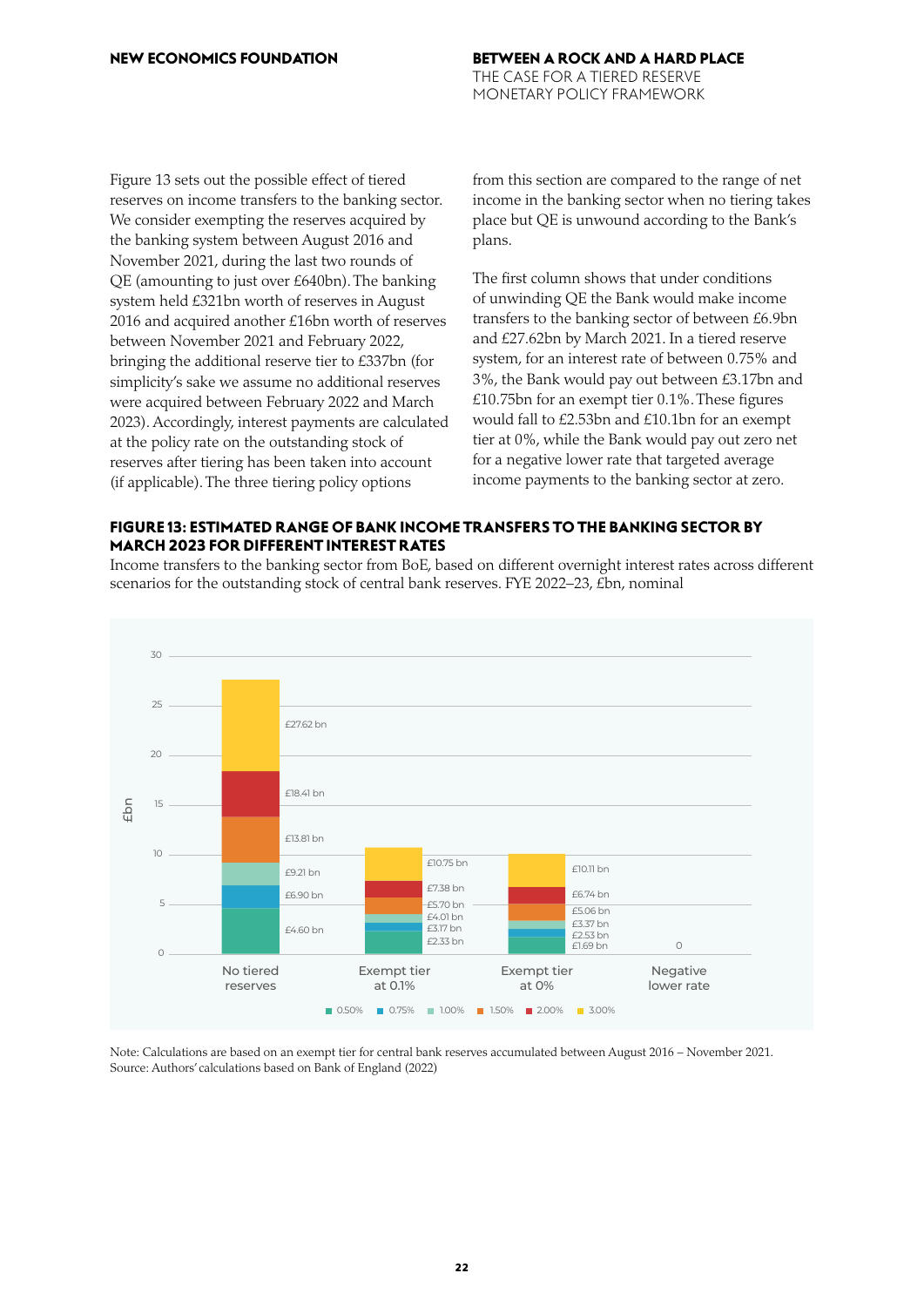For a more granular analysis, we can compare the income transfers of the current system to the three tiered reserve system options based on the Bank's analysis of market participants' expected rate changes. From April 2022 to March 2023, the market expectations for interest rates increase from 0.59% to 2.38%. For the 'No Tiered Reserves' option, we calculate the interest paid to the banking sector for these rate changes based on the Bank's plans to unwind QE (ie a gradual decline in the stock of central bank reserves). For the tiered reserves system, we make the same assumptions for the

amount of reserves in the exempt and additional reserves as outlined in our example (assuming no changes to the current outstanding central bank reserves for simplicity purposes, ie no unwinding of QE). In the no-tiered reserves option, banks receive £15.08bn in income transfers from the Bank by March 2023, compared to between £0 and £5.57bn in the tiered reserves option – meaning the tiered reserves system could save the government roughly between £10bn and £15bn over the next year (figure 14).

#### FIGURE 14: TIERED RESERVES SYSTEM COULD SAVE THE GOVERNMENT BETWEEN £9.51BN AND £15.08BN BY MARCH 2023

Rolling cumulative income transfers to the banking sector from BoE analysis of market expectations of interest rate changes for the outstanding stock of central bank reserves according to BoE plans to unwind QE, FYE 2022–23, monthly £bn, nominal



Note: Calculations are based on an exempt tier for central bank reserves accumulated between August 2016 and November 2021.<br>Source: Authors' calculations based on Bank of England (2022)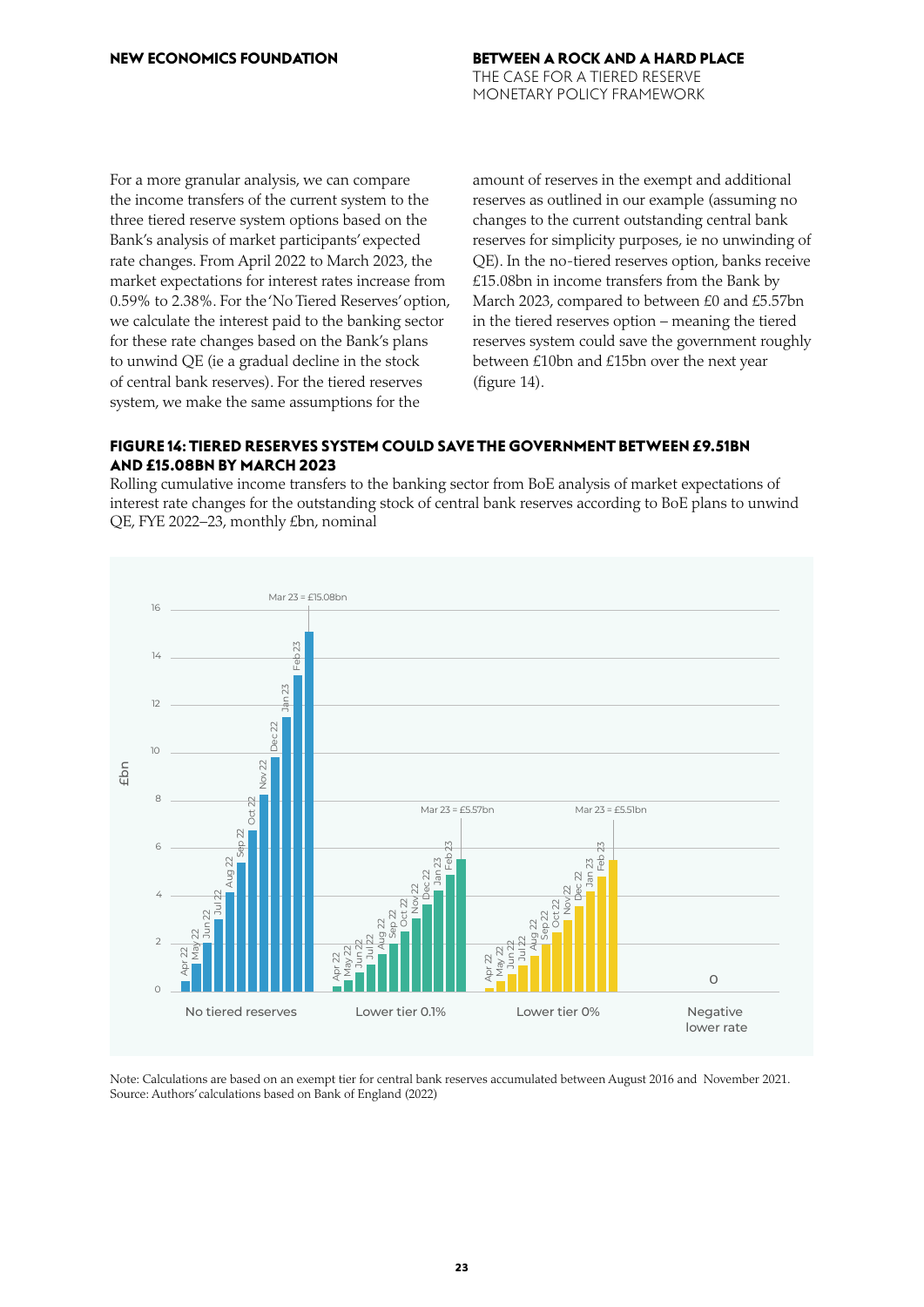THE CASE FOR A TIERED RESERVE MONETARY POLICY FRAMEWORK

Based on the market-anticipated path of interest rates, by March 2025, even with QE unwinding, the Bank would make £57.03bn in income transfers to the banking sector compared to between £0 and

£21.79bn. In effect, a tiered reserve system could save the government between £25bn and £57bn for the next three years (Figure 15).

#### FIGURE 15: TIERED RESERVES SYSTEM COULD SAVE THE GOVERNMENT BETWEEN £25BN AND £57BN OVER THE NEXT 3 YEARS

Rolling cumulative income transfers to the banking sector from BoE analysis of market expectations of interest rate changes for the outstanding stock of central bank reserves according to BoE plans to unwind QE, FYE 2022–25, monthly £bn, nominal.



Source: Authors' calculations based on Bank of England (2022)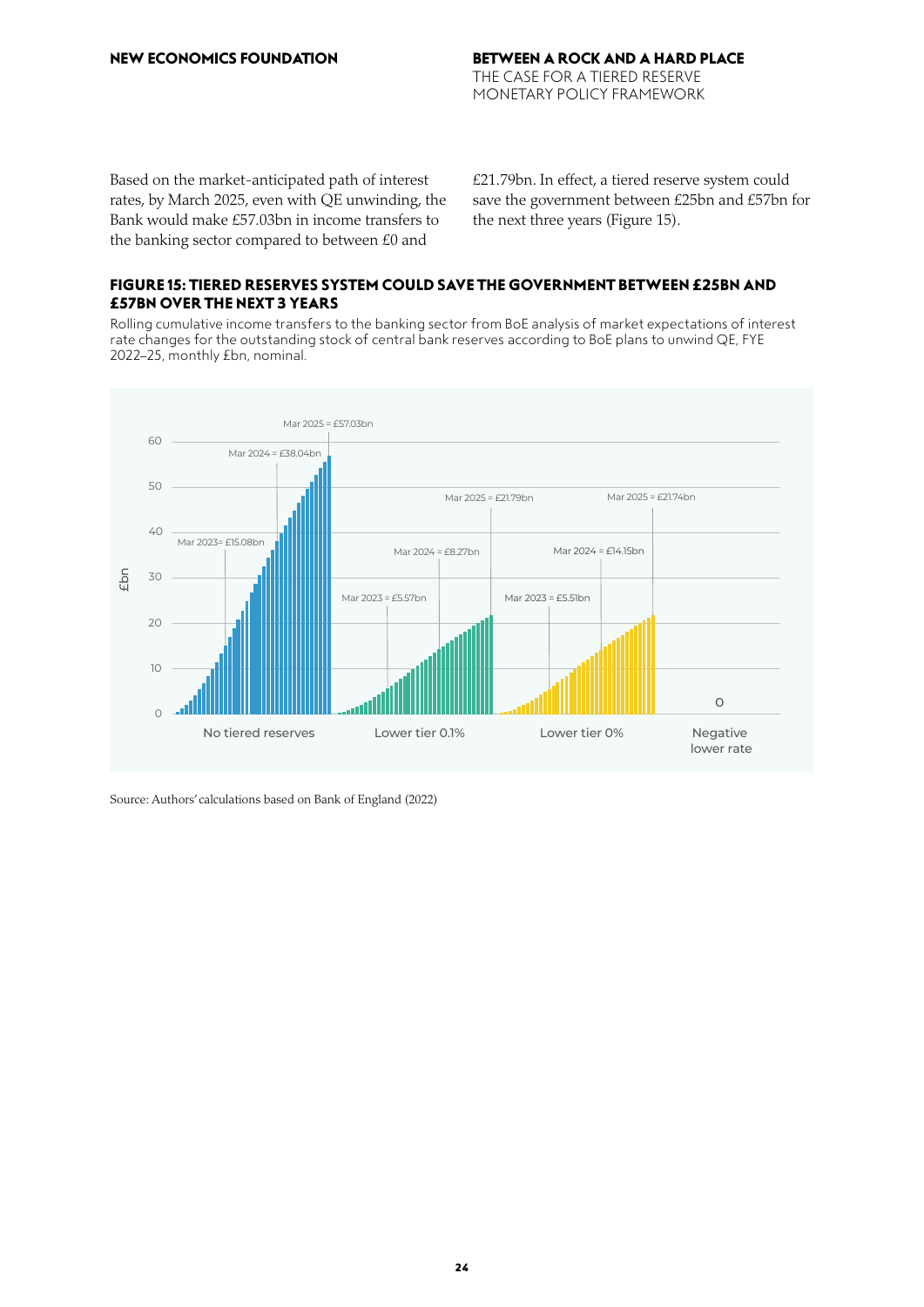## <span id="page-26-0"></span>3. SIDE EFFECTS AND CRITICISMS OF TIERED RESERVES

s previously stated, paying interest on all central bank reserves is a relatively new development, an exception rather than the historic norm. It was brought on by a set of circumstances whereby paying interest on reserves was simple and came at a relatively low cost. A tiered reserves system offers a strong alternative. Although no framework for implementing monetary policy comes without trade-offs, different designs will be better suited to different prevailing macroeconomic conditions. Indeed, over time, the design of monetary frameworks has ebbed and flowed in response to economic events and changing monetary theory and practice. Accordingly, a tiered reserve system may not be perfect, but we believe it would be more effective than the existing system (and current possible alternatives). Nevertheless, there are criticisms and possible questions surrounding a tiered reserve system, which we now explore.

#### 3.1 TIERED RESERVES ARE A TAX ON BANKS AND CREDIT INTERMEDIATION

If the Bank of England (the Bank) stopped paying interest on a certain portion of (or all) reserves then, when market rates move significantly above zero, commercial banks would have interest-bearing liabilities (customer deposits) but no interestbearing assets (central bank reserves) to cover the interest owed on such deposits (especially those created via quantitative easing (QE)). This would reduce banks' profits. The losses would effectively amount to what some have called a "'tax on credit intermediation", or a "tax on banks". <sup>66</sup>

To compensate for such losses, the banking sector would have to pass on the costs to its customers. The commercial banks could pass the cost on to customers with positive balances with them (savers) through lower interest payments, but at the same time, they would most likely want to still attract positive balances to maintain market share and reduce exposure to deposit migration, which a narrow and undiversified customer base could exacerbate. Banks would, thus, most likely pass the increased cost onto borrowers just as they did in the past when they did not remunerate reserves. This would raise the cost of lending and pass the credit intermediation tax on to debtors.

The credit intermediation tax would become a material factor once market rates rise to significantly positive levels (at which points banks will have non-interest-bearing assets and interest-bearing liabilities), and depositors demand a positive rate of return on their deposits. These market conditions would only begin to emerge once inflation (and thus aggregate demand) started to pick up and a more positive output gap materialised. The credit intermediation tax would only feature significantly under conditions that would normally warrant the Bank to raise interest rates to drive up the cost of credit to reduce aggregate demand.<sup>67</sup> Accordingly, as put by Holtham (2021), "raising rates is the whole point of the exercise anyway.["68](#page-31-0) In the existing floor system, banks would be forced to raise interest rates for their customers anyhow, but would still benefit from a significant income transfer from the Bank, at the expense of the government and the taxpayer. Therefore, in some ways, a tiered reserve system can act as a form of automatic stabiliser for price stability – encouraging banks to raise rates for consumers under inflationary conditions, without direct intervention from the Bank. Along the lines of International Monetary Fund (IMF) economist Sascha Buetzer (2022) we, therefore, see this as a potential attribute of a tiered reserve framework, rather than a weakness. $69$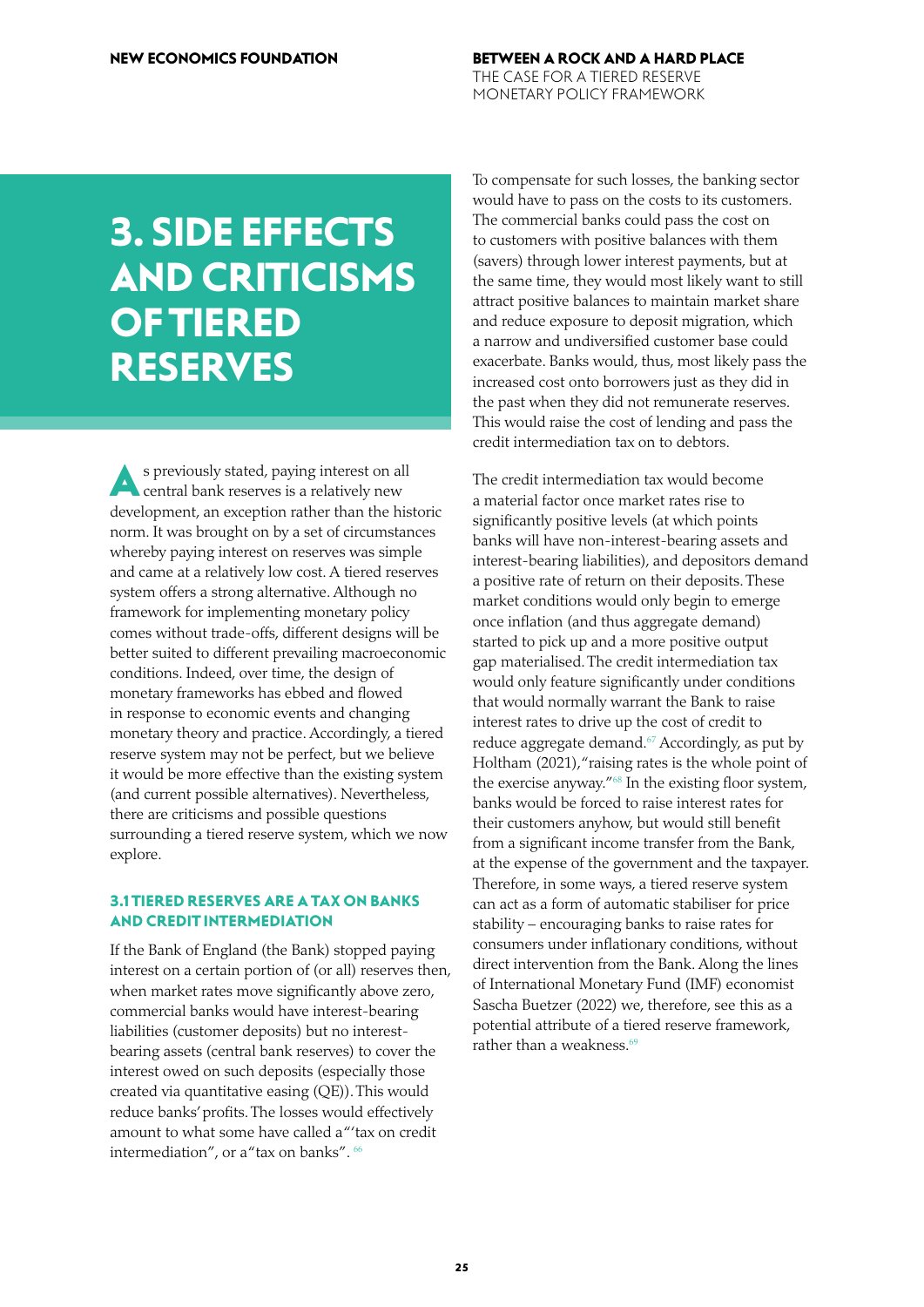THE CASE FOR A TIERED RESERVE MONETARY POLICY FRAMEWORK

#### <span id="page-27-0"></span>3.2 TIERED RESERVES LEAD TO FINANCIAL DISINTERMEDIATION

The credit intermediation tax is criticised for possibly leading to financial disintermediation – the growth of financial flows away from clearing banks into other deposit-taking banks and/or less regulated non-banks that may be able to offer the same services for less.<sup>70</sup> The same criticism was made of credit controls and reserve requirements in the 1970s and  $1980s^{71}$  – also considered taxes on banks – which once abandoned, still resulted in disintermediation – otherwise known as the significant and rapid growth of the shadow banking sector. Indeed, the considerable growth of the shadow banking sector after credit controls and reserve requirements were abandoned suggests there might be stronger forces that lead to financial disintermediation.[72](#page-31-0) Moreover, a tiered reserves system could be applied to all deposit-taking institutions with access to central bank reserves, not just clearing banks.<sup>73</sup> Other less regulated nonbanks would still need indirect access to central bank reserves to clear payments, through either clearing or deposit-taking banks, and thus the higher cost would be passed onto them accordingly.

#### 3.3 TIERING RESERVES IS FISCAL POLICY BY THE BANK OF ENGLAND THROUGH THE **BACKDOOR**

Moving to a tiered reserve system would come with fiscal benefits, and effectively cancel the value of government bonds held by the Bank. As outlined in Section 1, the Bank owns at least £875bn of the government's debt (38%) via its QE programme. If the Bank permanently holds the value of this debt on its balance sheet and continuously recycles the full interest back to the Treasury, it will be as if the government's debt burden would be reduced by this amount.<sup>74</sup> The Bank may be accused of conducting fiscal policy through the back door.

This would seem like a strange, if not slightly duplicitous, reason not to implement tiered reserves – given the alternative is the Bank continues to make large income transfers to the banking sector and, in effect, simply conducts a different form of fiscal policy. QE and paying out interest on reserves in an environment when interest rates are on the up has fundamentally blurred the distinction between monetary and fiscal policy. The more important question is whether the underlying outcome of paying significant income transfers to the banking sector is best aligned with the broader interests of wider society and the public good – in which case, a tiered reserve option seems like the most appropriate option.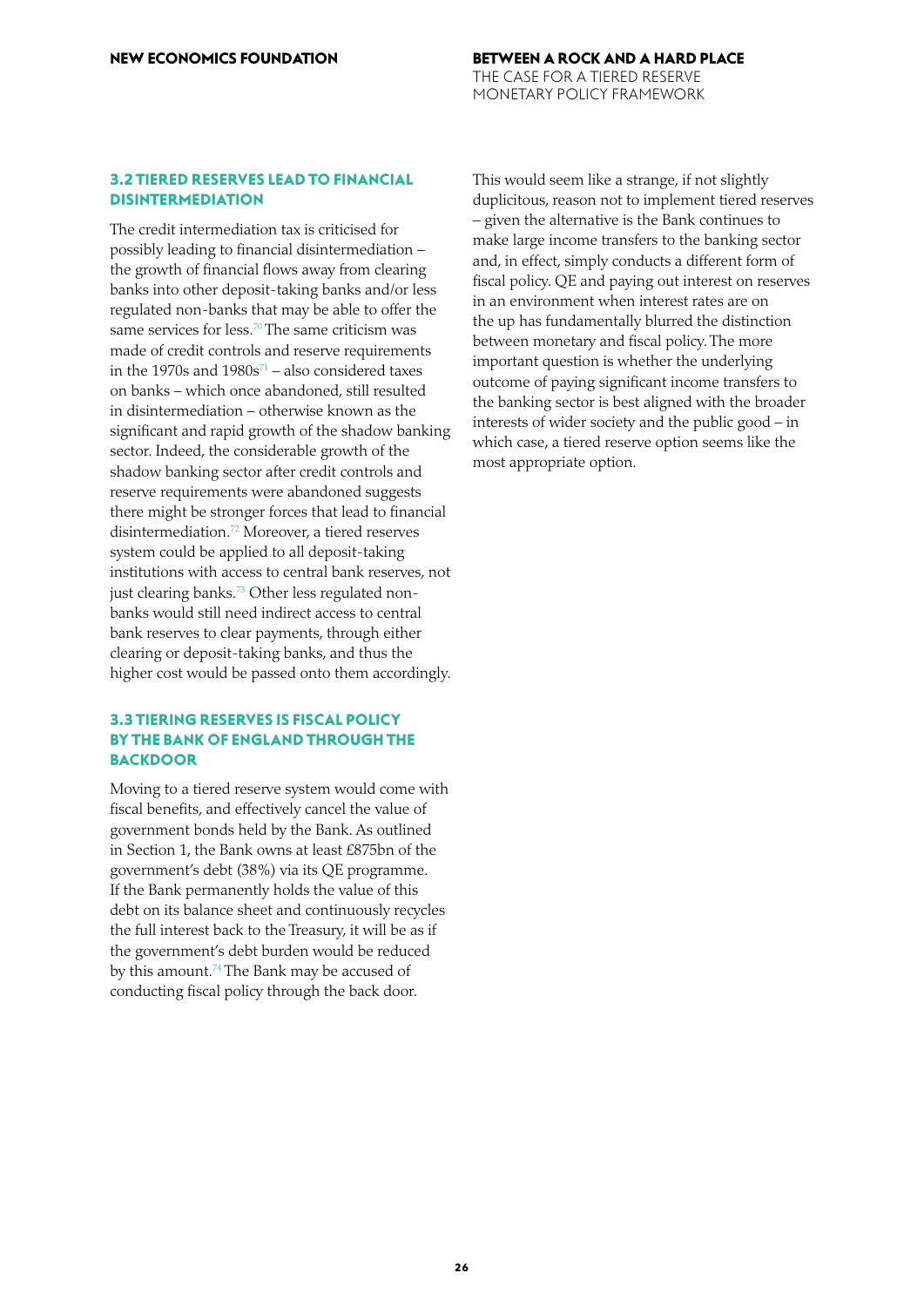### <span id="page-28-0"></span>4. CONCLUSION

The Bank of England's (the Bank's) monetary policy toolkit is clearly out of date and not fit for the changing macro-economic dynamics facing the UK. Our calculations have shown the potential for rising interest rates to increase government costs and create a considerable income transfer to the banking sector. The income transfer to the banking sector would most likely come at the expense of other government spending, such as on public services, easing the transition to a net zero economy, or policies to help relieve the cost-ofliving crisis. In the worst-case scenario, it could mean budget and spending cuts similar to those made post-2008, which would most likely endanger the frail recovery from the Covid pandemic, living standards, and the transition to a net zero economy.

In the wake of the devastating effects of the Covid pandemic, the cost-of-living crisis, and UK wages not forecast to reach their pre-2008 levels until 2028, significant income transfers to an already heavily subsidised banking sector seem politically unpalatable. It would also be completely at odds with the government's promises to level up. What's more, the rising fiscal costs that result from income transfers to banks are not the result of a genomic inevitability, but rather a policy choice.

There is a strong case for considering a tried and tested policy solution – moving to a tiered reserve system. The Bank, with approval from the Treasury, has the institutional capacity to make these changes. Such a policy reform would be undertaken for predominantly fiscal reasons. The alternative – significant income transfers to banks – is a form of fiscal policy that is less aligned with the public good and societal interests. As we move towards a higher interest environment, the choice to keep remunerating bank reserves will be a reflection of priorities, not an economic necessity.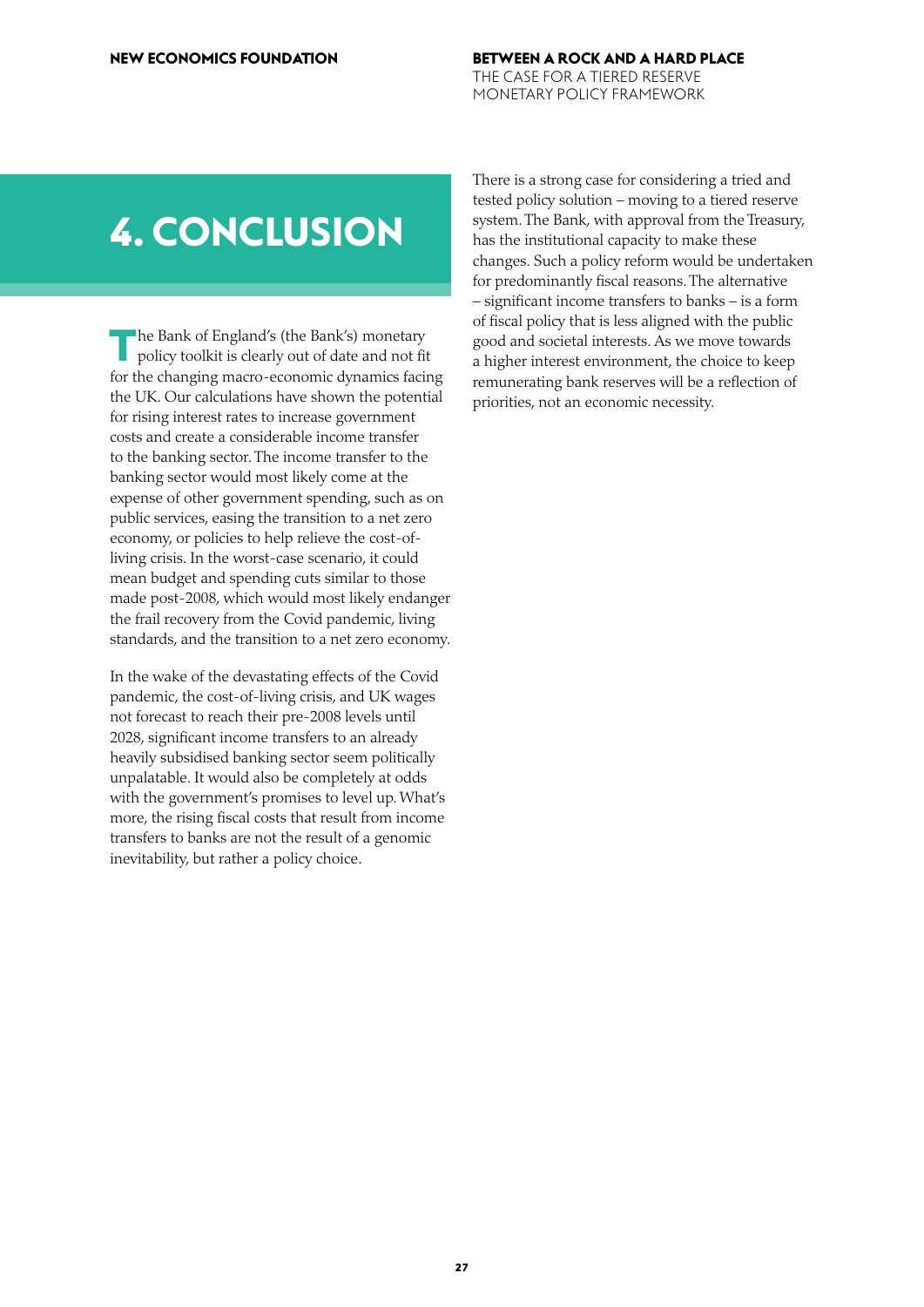THE CASE FOR A TIERED RESERVE MONETARY POLICY FRAMEWORK

### <span id="page-29-0"></span>ENDNOTES

- [1](#page-3-0) HM Treasury. (2022). *Spring Statement 2022*. Retrieved from [https://assets.publishing.service.gov.uk/government/uploads/system/](https://assets.publishing.service.gov.uk/government/uploads/system/uploads/attachment_data/file/1062486/Spring_Statement_2022_Web_Accessible.pdf) [uploads/attachment\\_data/file/1062486/Spring\\_Statement\\_2022\\_Web\\_Accessible.pdf](https://assets.publishing.service.gov.uk/government/uploads/system/uploads/attachment_data/file/1062486/Spring_Statement_2022_Web_Accessible.pdf)
- [2](#page-3-0) Based on Arnold, S., Caddick, D., and Krebel, L. (2021). "How our benefits system was hollowed out over 10 years." New Economics Foundation Publication. Available at:<https://neweconomics.org/2021/02/social-security-2010-comparison>
- [3](#page-3-0) Based on the Department of Business, Energy, and Industrial Strategy estimated average cost of insulating a home at £2,911. Retrieved from:<https://www.gov.uk/government/statistics/household-energy-efficiency-statistics-headline-release-may-2022>
- [4](#page-4-0) Given there is an excess of bank deposits and banks are raising interest rates on their lending in response to changes in the Bank rate, there is a good reason to assume that most of these income transfers will not be passed on to customers. This assumption is based on various qualitative discussions with financial practitioners.
- [5](#page-4-0) Holtham, G. (2021). *Designing a new fiscal framework: Understanding and confronting uncertainity*. London: National Institute for Economic and Social Research. Retrieved from [https://www.niesr.ac.uk/wp-content/uploads/2021/10/Designing-a-New-Fiscal-](https://www.niesr.ac.uk/wp-content/uploads/2021/10/Designing-a-New-Fiscal-Framework-Full-Report-4.pdf)[Framework-Full-Report-4.pdf](https://www.niesr.ac.uk/wp-content/uploads/2021/10/Designing-a-New-Fiscal-Framework-Full-Report-4.pdf)
- [6](#page-4-0) House of Lords, Economic Affair Committee. (2021). Quantitative easing: a dangerous addiction? London: House of Lords. Retrieved from<https://committees.parliament.uk/publications/6725/documents/71894/default/>
- [7](#page-5-0) Buetzer, S. (2022). *Advancing the Monetary Policy Toolkit through outright transfers* (No. 2022/087). Washington, DC: International Monetary Fund. Retrieved from [https://www.imf.org/en/Publications/WP/Issues/2022/05/06/Advancing-the-Monetary-Policy-](https://www.imf.org/en/Publications/WP/Issues/2022/05/06/Advancing-the-Monetary-Policy-Toolkit-through-Outright-Transfers-517641)[Toolkit-through-Outright-Transfers-517641](https://www.imf.org/en/Publications/WP/Issues/2022/05/06/Advancing-the-Monetary-Policy-Toolkit-through-Outright-Transfers-517641)
- [8](#page-6-0) Office for Budget Responsibility. (2022). *Public Finances DataBank March 2022*. London: OBR. Retrieved from<https://obr.uk/data/>
- [9](#page-6-0) Van Lerven, F., Stirling, A., & Prieg, L. (2021). *Calling time: Replacing the fiscal rules with fiscal referees*. London: New Economics Foundation. Retrieved from<https://neweconomics.org/2021/10/calling-time>
- [10](#page-7-0) Michell, J. & Calvert Jump, R. (2021). *Without quantitative easing the national debt would be more than £100bn higher*. London: Progressive Economy Forum. Retrieved from [https://progressiveeconomyforum.com/blog/without-quantitative-easing-the](https://progressiveeconomyforum.com/blog/without-quantitative-easing-the-national-debt-would-be-more-than-100bn-higher/)[national-debt-would-be-more-than-100bn-higher/](https://progressiveeconomyforum.com/blog/without-quantitative-easing-the-national-debt-would-be-more-than-100bn-higher/)
- [11](#page-7-0) For example, if the government borrows £323bn by issuing bonds (the amount borrowed in 2020–21) at an average interest rate of 2.1% (the average interest rate at which the Bank has refinanced government bonds), then the Treasury would have to pay £6.8bn in interest to the private sector. If the Bank purchases all of those bonds from the private sector with newly created central bank reserves that only paid 0.10% (the policy interest rate in 2020–21), the private sector would be left holding interest-bearing assets that paid 0.10% instead of 2.10%. The government debt servicing costs to the private sector would fall twenty-fold, to £323m. The Bank would still receive the £6.8bn in interest payments from the Treasury for holding the government bonds, but after using £323m to pay the private sector it would recycle the remaining £6.47bn back to the Treasury.
- [12](#page-8-0) HM Treasury. (2021). *Remit for the Monetary Policy Committee*. Retrieved from [https://www.bankofengland.co.uk/-/media/boe/](https://www.bankofengland.co.uk/-/media/boe/files/letter/2021/march/2021-mpc-remit-letter.pdf) [files/letter/2021/march/2021-mpc-remit-letter.pdf](https://www.bankofengland.co.uk/-/media/boe/files/letter/2021/march/2021-mpc-remit-letter.pdf)
- [13](#page-8-0) Whittaker, J. (2013). Bank of England monetary operations with interest on reserves. Bailrigg: Lancaster University. Retrieved from<https://www.lancaster.ac.uk/staff/whittaj1/MonOps15.pdf>
- [14](#page-8-0) Fisher, P. (2011). Recent developments in the sterling monetary framework. *Manchester Economics Seminar*. Manchester: University of Manchester. Retrieved from [https://www.bankofengland.co.uk/-/media/boe/files/speech/2011/recent](https://www.bankofengland.co.uk/-/media/boe/files/speech/2011/recent-developments-in-the-sterling-monetary-framework-speech-by-paul-fisher.pdf)[developments-in-the-sterling-monetary-framework-speech-by-paul-fisher.pdf](https://www.bankofengland.co.uk/-/media/boe/files/speech/2011/recent-developments-in-the-sterling-monetary-framework-speech-by-paul-fisher.pdf)
- [15](#page-8-0) For simplicity purposes we do not make specific distinctions between the reserve averaging system between 2006 and 2009, and previous 2006 monetary policy frameworks.
- [16](#page-9-0) In very concise and general terms, before the implementation of QE, banks would find themselves short of the amount of central bank reserves needed to settle payments. As the monopoly issuer of central bank reserves, the Bank was responsible for managing the optimal amount of reserves necessary to satisfy the liquidity (payment) needs of the banking system. The Bank would adjust the quantity of central bank reserves by pro-actively buying and selling securities to and from banks through a process known as open market operations. Open market operations would ensure that an appropriate deficit in reserves would be artificially engineered by the Bank. By extending credit at its desired interest rate to the banking sector, enabling banks to meet their payment obligations, the Bank aimed to steer broader market interest rates at a level believed to be consistent with its inflation target.
- [17](#page-9-0) Moreover, controlling the amount of liquidity supply and demand of central bank reserves by the banking sector could require frequent intervention to stabilize market rates. On a day-to-day basis, this sometimes proved very complex and difficult to administer.
- [18](#page-9-0) Ryan-Collins, J., Greenham, T., Werner, R., & Jackson, A. (2012). *Where does money come from?* London: New Economics Foundation.
- [19](#page-9-0) Jackson, A. & Dyson, B. (2012). *Modernising money: why our monetary system is broken and how it can be fixed*. London and Brussels: Positive Money.
- [20](#page-9-0) Beckworth, D. (2018). *The great divorce: The Federal Reserve's move to a floor system and the implications for bank portfolios*. Arlington, VA: Mercatus Center at George Mason University. Retrieved from [https://www.mercatus.org/system/files/beckworth-great](https://www.mercatus.org/system/files/beckworth-great-divorce-mercatus-research-v1.pdf)[divorce-mercatus-research-v1.pdf](https://www.mercatus.org/system/files/beckworth-great-divorce-mercatus-research-v1.pdf)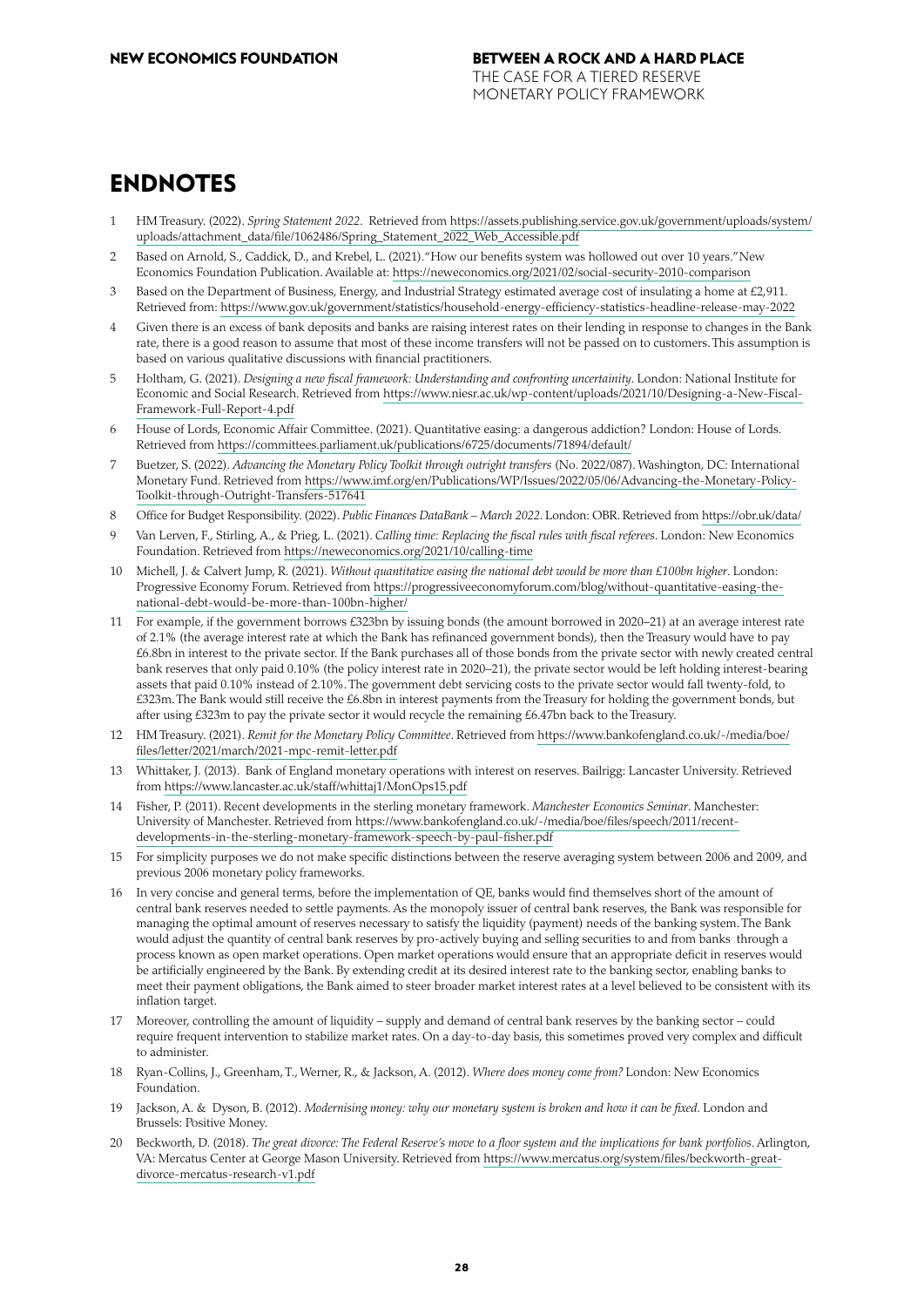#### <span id="page-30-0"></span>NEW ECONOMICS FOUNDATION

#### BETWEEN A ROCK AND A HARD PLACE

THE CASE FOR A TIERED RESERVE MONETARY POLICY FRAMEWORK

- [21](#page-9-0) Van Lerven, F. (2021). *Public debt and servicing costs: The nightmare that never was*. London: New Economics Foundation. Retrieved from<https://neweconomics.org/2021/11/public-debt-and-debt-servicing-costs-the-nightmare-that-never-was>
- [22](#page-9-0) Office for Budget Responsibility. (2022). *Economic and fiscal outlook March 2022*. London: OBR. Retrieved from [https://obr.uk//](https://obr.uk//docs/dlm_uploads/CCS0222366764-001_OBR-EFO-March-2022_Web-Accessible-2.pdf) [docs/dlm\\_uploads/CCS0222366764-001\\_OBR-EFO-March-2022\\_Web-Accessible-2.pdf](https://obr.uk//docs/dlm_uploads/CCS0222366764-001_OBR-EFO-March-2022_Web-Accessible-2.pdf)
- [23](#page-9-0) Bank for International Settlements. (2021). *Covid and beyond. Annual Economic Report*. Basel: BIS. Retrieved from [https://www.bis.](https://www.bis.org/publ/arpdf/ar2021e1.pdf) [org/publ/arpdf/ar2021e1.pdf](https://www.bis.org/publ/arpdf/ar2021e1.pdf)
- [24](#page-9-0) Office for Budget Responsibility. (2021). *Debt maturity, quantitative easing and interest rate sensitivity*. London: OBR. Retrieved from<https://obr.uk/box/debt-maturity-quantitative-easing-and-interest-rate-sensitivity/>
- [25](#page-9-0) HM Treasury. (2021). *Budget*. London: HM Treasury. Retrieved from [https://assets.publishing.service.gov.uk/government/uploads/](https://assets.publishing.service.gov.uk/government/uploads/system/uploads/attachment_data/file/966868/BUDGET_2021_-_web.pdf) [system/uploads/attachment\\_data/file/966868/BUDGET\\_2021\\_-\\_web.pdf](https://assets.publishing.service.gov.uk/government/uploads/system/uploads/attachment_data/file/966868/BUDGET_2021_-_web.pdf)
- [26](#page-9-0) We assume the Bank doesn't hold any inflation-linked bonds.
- [27](#page-9-0) Kyriakopoulou, D., Ortlieb, P., & Papadopoullos, C. (2020). *Fiscal danger of interest on reserves overblown*. London: Official Monetary and Financial Institutions Forum. Retrieved from<https://www.omfif.org/2020/12/raising-bank-of-england-rates-risks/>
- [28](#page-10-0) HM Treasury. (2012). *Changes to cash management operations*. Retrieved from [https://www.gov.uk/government/news/changes-to](https://www.gov.uk/government/news/changes-to-cash-management-operations)[cash-management-operations](https://www.gov.uk/government/news/changes-to-cash-management-operations)
- [29](#page-11-0) Bank of England. (2018). *Inflation Report*. Retrieved from [https://www.bankofengland.co.uk/-/media/boe/files/inflation](https://www.bankofengland.co.uk/-/media/boe/files/inflation-report/2018/august/inflation-report-august-2018.pdf?la=en&hash=07356C865A7416716C85C54FD7F752BF9DF0E19B)[report/2018/august/inflation-report-august-2018.pdf?la=en&hash=07356C865A7416716C85C54FD7F752BF9DF0E19B](https://www.bankofengland.co.uk/-/media/boe/files/inflation-report/2018/august/inflation-report-august-2018.pdf?la=en&hash=07356C865A7416716C85C54FD7F752BF9DF0E19B)
- [30](#page-11-0) Holtham, G. (2021). *Designing a New Fiscal Framework: Understanding and Confronting Uncertainity*. London: National Institute for Economic and Social Research. Retrieved from [https://www.niesr.ac.uk/wp-content/uploads/2021/10/Designing-a-New-Fiscal-](https://www.niesr.ac.uk/wp-content/uploads/2021/10/Designing-a-New-Fiscal-Framework-Full-Report-4.pdf)[Framework-Full-Report-4.pdf](https://www.niesr.ac.uk/wp-content/uploads/2021/10/Designing-a-New-Fiscal-Framework-Full-Report-4.pdf)
- [31](#page-11-0) We note later in the paper that there are significant differences between government bonds and central bank reserves the latter is not a form of debt but should be treated as equity.
- [32](#page-11-0) Office for Budget Responsibility. (2021). *Debt maturity, quantitative easing and interest rate sensitivity*. London: OBR. Retrieved from<https://obr.uk/box/debt-maturity-quantitative-easing-and-interest-rate-sensitivity/>
- [33](#page-11-0) It is important to note that while central bank reserves pay an overnight interest rate, this does not make them to subject to daily interest rate changes. The Bank only changes interest rates after Monetary Policy Committee announcements that happen 8 times a year unless for extraordinary circumstances like we saw in the pandemic – meaning while the interest can change overnight at any time it only does so on a periodic basis.
- [34](#page-11-0) Bank of England. (2022). *Monetary Policy Report: February 2022*. Retrieved from [https://www.bankofengland.co.uk/-/media/boe/](https://www.bankofengland.co.uk/-/media/boe/files/monetary-policy-report/2022/february/monetary-policy-report-february-2022.pdf) [files/monetary-policy-report/2022/february/monetary-policy-report-february-2022.pdf](https://www.bankofengland.co.uk/-/media/boe/files/monetary-policy-report/2022/february/monetary-policy-report-february-2022.pdf)
- [35](#page-12-0) By the end of 2023, the Bank also plans to have fully unwound its stock of corporate bond purchases.
- [36](#page-12-0) In this scenario, we assume that for every £5 of bonds unwound an additional £1 of bonds would be sold off.
- [37](#page-14-0) Dyson, B. & Hodgson, G. (2016). *Accounting for soverign money: Why state-issued money is not 'debt'*. London and Brussels: Positive Money. Retrieved from [http://positivemoney.org/wp-content/uploads/2016/03/AccountingForSovereignMoney\\_20160309.pdf](http://positivemoney.org/wp-content/uploads/2016/03/AccountingForSovereignMoney_20160309.pdf)
- [38](#page-14-0) Kumhof, K., Allen, J., Bateman, W., Lastra, R. M., Gleeson S., & Omarova, S. (2020). *Central bank money: liability, asset, or equity of the nation?* CEPR Discussion Paper DP15521.
- [39](#page-14-0) Dyson, B. & Hodgson, G. (2016). *Accounting for sovereign money: Why state-issued money is not 'debt'*. London and Brussels: Positive Money. Retrieved from [http://positivemoney.org/wp-content/uploads/2016/03/AccountingForSovereignMoney\\_20160309.pdf](http://positivemoney.org/wp-content/uploads/2016/03/AccountingForSovereignMoney_20160309.pdf)
- [40](#page-14-0) Holtham, G. (2021). *Designing a New Fiscal Framework: Understanding and Confronting Uncertainity*. London: National Institute for Economic and Social Research. Retrieved from [https://www.niesr.ac.uk/wp-content/uploads/2021/10/Designing-a-New-Fiscal-](https://www.niesr.ac.uk/wp-content/uploads/2021/10/Designing-a-New-Fiscal-Framework-Full-Report-4.pdf)[Framework-Full-Report-4.pdf](https://www.niesr.ac.uk/wp-content/uploads/2021/10/Designing-a-New-Fiscal-Framework-Full-Report-4.pdf)
- [41](#page-14-0) Dyson, B., Hodgson, G., & van Lerven, F. (2016). A response to critiques of 'full reserve banking'. *Cambridge Journal of Economics*, 40(5), 1351–1361.
- [42](#page-15-0) House of Lords, Economic Affairs Committee. (2021). Quantitative easing: a dangerous addiction? London: House of Lords. Retrieved from<https://committees.parliament.uk/publications/6725/documents/71894/default/>
- [43](#page-15-0) Bassetto, M. & Messer, T. (2013). Fiscal consequences of paying interest on reserves. *Fiscal Studies*, 34(4), 413–436.
- [44](#page-15-0) Dutkowsky, D. H. & VanHoose, D. D. (2017). Interest on reserves, regime shifts, and bank behavior. *Journal of Economics and Business, 91*, 1–15.
- [45](#page-15-0) Reis, R. (2015). *Different types of central bank insolvency and the central role of seignorage* (No. w21226). Cambridge, MA: National Bureau of Economic Research.
- [46](#page-15-0) Del Negro, M. & Sims, C. A. (2015). When does a central bank׳s balance sheet require fiscal support? *Journal of Monetary Economics*, 73, 1–19.
- [47](#page-15-0) Omarova, S. T. (2020). The people's ledger: How to democratize money and finance the economy. *Vanderbilt Law Review*. Retrieved from [https://papers.ssrn.com/sol3/papers.cfm?abstract\\_id=3715735#](https://papers.ssrn.com/sol3/papers.cfm?abstract_id=3715735#)
- [48](#page-15-0) House of Lords. (2020). *Corrected oral evidence: Quantitative easing*. Select Committee on Economic Affairs. Retrieved from [https://](https://committees.parliament.uk/oralevidence/1920/html/) [committees.parliament.uk/oralevidence/1920/html/](https://committees.parliament.uk/oralevidence/1920/html/)
- [49](#page-16-0) Neely, C. J. (2014). *Lessons from the Taper Tantrum. Federal Reserve Bank of St. Louis*. Retrieved from [https://research.stlouisfed.org/](https://research.stlouisfed.org/publications/economic-synopses/2014/01/28/lessons-from-the-taper-tantrum/) [publications/economic-synopses/2014/01/28/lessons-from-the-taper-tantrum/](https://research.stlouisfed.org/publications/economic-synopses/2014/01/28/lessons-from-the-taper-tantrum/)
- [50](#page-16-0) Gabor, D. (2021). Revolution without revolutionaries: interrogating the return of monetary financing. *For Transformative responses to the crisis*. Retrieved from [https://transformative-responses.org/wp-content/uploads/2021/01/TR\\_Report\\_Gabor\\_FINAL.pdf](https://transformative-responses.org/wp-content/uploads/2021/01/TR_Report_Gabor_FINAL.pdf)
- [51](#page-16-0) Ibid.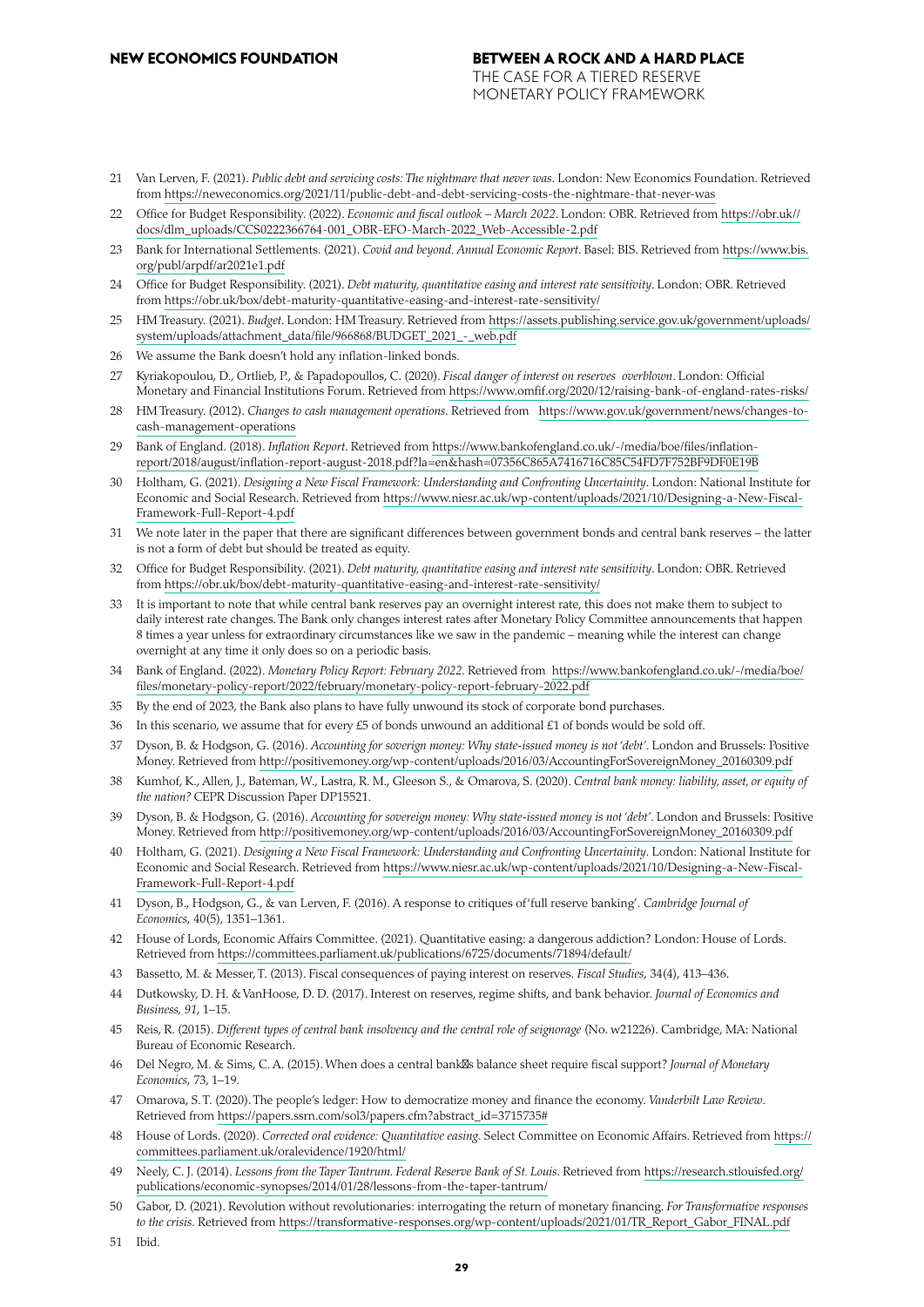#### <span id="page-31-0"></span>NEW ECONOMICS FOUNDATION

#### BETWEEN A ROCK AND A HARD PLACE

THE CASE FOR A TIERED RESERVE MONETARY POLICY FRAMEWORK

[52](#page-16-0) Holtham, G. (2021). *Designing a New Fiscal Framework: Understanding and Confronting Uncertainity.* London: National Institute for Economic and Social Research. Retrieved from [https://www.niesr.ac.uk/wp-content/uploads/2021/10/Designing-a-New-Fiscal-](https://www.niesr.ac.uk/wp-content/uploads/2021/10/Designing-a-New-Fiscal-Framework-Full-Report-4.pdf)[Framework-Full-Report-4.pdf](https://www.niesr.ac.uk/wp-content/uploads/2021/10/Designing-a-New-Fiscal-Framework-Full-Report-4.pdf)

- [54](#page-16-0) Based on ONS data as of March 2022: BoE: APF: Total gilt purchases: £m CPNSA; and BoE: APF gilt holdings (at nominal value): £m CPNSA.
- [55](#page-16-0) Van Lerven, F. (2016). *A guide to public money creation: Outlining the alternatives to quantitative easing*. London and Brussels: Positive Money. Retrieved from<http://positivemoney.org/wp-content/uploads/2016/04/Public-Money-Creation-2.pdf>
- [56](#page-17-0) European Central Bank. (2019). *ECB introduces two-tier system for remunerating excess liquidity holdings*. Retrieved from [https://](https://www.ecb.europa.eu/press/pr/date/2019/html/ecb.pr190912_2~a0b47cd62a.en.html) [www.ecb.europa.eu/press/pr/date/2019/html/ecb.pr190912\\_2~a0b47cd62a.en.html](https://www.ecb.europa.eu/press/pr/date/2019/html/ecb.pr190912_2~a0b47cd62a.en.html)
- [57](#page-17-0) Ibid.
- [58](#page-19-0) Buetzer, S. (2022). *Advancing the Monetary Policy Toolkit through outright transfers (No. 2022/087)*. Washington, DC: International Monetary Fund. Retrieved from [https://www.imf.org/en/Publications/WP/Issues/2022/05/06/Advancing-the-Monetary-Policy-](https://www.imf.org/en/Publications/WP/Issues/2022/05/06/Advancing-the-Monetary-Policy-Toolkit-through-Outright-Transfers-517641)[Toolkit-through-Outright-Transfers-517641](https://www.imf.org/en/Publications/WP/Issues/2022/05/06/Advancing-the-Monetary-Policy-Toolkit-through-Outright-Transfers-517641)
- [59](#page-20-0) Bank of Japan. (2016). *Key points of today's policy decisions*. Retrieved from [https://www.boj.or.jp/en/announcements/release\\_2016/](https://www.boj.or.jp/en/announcements/release_2016/k160129b.pdf) [k160129b.pdf](https://www.boj.or.jp/en/announcements/release_2016/k160129b.pdf)
- [60](#page-21-0) Bank of England. (2022). *SMF Operating Procedures. The Bank of England's Sterling Monetary Framework*. Retrieved from [https://](https://www.bankofengland.co.uk/-/media/boe/files/markets/sterling-monetary-framework/operating-procedures.pdf) [www.bankofengland.co.uk/-/media/boe/files/markets/sterling-monetary-framework/operating-procedures.pdf](https://www.bankofengland.co.uk/-/media/boe/files/markets/sterling-monetary-framework/operating-procedures.pdf)
- [61](#page-21-0) Buetzer, S. (2022). A*dvancing the Monetary Policy Toolkit through outright transfers (No. 2022/087)*. Washington DC: International Monetary Fund. Retrieved from [https://www.imf.org/en/Publications/WP/Issues/2022/05/06/Advancing-the-Monetary-Policy-](https://www.imf.org/en/Publications/WP/Issues/2022/05/06/Advancing-the-Monetary-Policy-Toolkit-through-Outright-Transfers-517641)[Toolkit-through-Outright-Transfers-517641](https://www.imf.org/en/Publications/WP/Issues/2022/05/06/Advancing-the-Monetary-Policy-Toolkit-through-Outright-Transfers-517641)
- The Bank has suggested that if it were to switch to a tiered reserve system to implement negative policy rates it would consider tiering for banks on an individual basis. Bank of England. (2022). *SMF Operating Procedures. The Bank of England's Sterling Monetary Framework*. Retrieved from [https://www.bankofengland.co.uk/-/media/boe/files/markets/sterling-monetary-framework/](https://www.bankofengland.co.uk/-/media/boe/files/markets/sterling-monetary-framework/operating-procedures.pdf) [operating-procedures.pdf](https://www.bankofengland.co.uk/-/media/boe/files/markets/sterling-monetary-framework/operating-procedures.pdf).
- [63](#page-21-0) Ibid.
- [64](#page-21-0) When transitioning towards a tiered reserve system, the Bank may be concerned about the transmission mechanism of monetary policy and that interest rates may rise too quickly – in which case it could consider establishing an open lending facility that would lend at a specific rate higher than the policy rate. This would effectively create a ceiling and imply a return to a version of the corridor system of monetary policy.
- [65](#page-22-0) We note that the monetary policy transmission mechanism would most likely work best in this system if the exempt tier consisted of purely required reserves.
- [66](#page-26-0) Turner, A. (2016). *Why a future tax on bank credit intermediation does not offset the stimulative effect of money finance deficits*. New York: Institute for New Economic Thinking. Retrieved from [https://www.ineteconomics.org/research/research-papers/why-a](https://www.ineteconomics.org/research/research-papers/why-a-future-tax-on-bank-credit-intermediation-does-not-offset-the-stimulative-effect-of-money-finance-deficits)[future-tax-on-bank-credit-intermediation-does-not-offset-the-stimulative-effect-of-money-finance-deficits](https://www.ineteconomics.org/research/research-papers/why-a-future-tax-on-bank-credit-intermediation-does-not-offset-the-stimulative-effect-of-money-finance-deficits)
- [67](#page-26-0) Bank of England. (2022). SMF Operating Procedures. The Bank of England's Sterling Monetary Framework. Retrieved from [https://www.bankofengland.co.uk/-/media/boe/files/markets/sterling-monetary-framework/operating-procedures.pdf.](https://www.bankofengland.co.uk/-/media/boe/files/markets/sterling-monetary-framework/operating-procedures.pdf)
- [68](#page-26-0) Holtham, G. (2021). *Designing a New Fiscal Framework: Understanding and Confronting Uncertainity*. London: National Institute for Economic and Social Research. Retrieved from [https://www.niesr.ac.uk/wp-content/uploads/2021/10/Designing-a-New-Fiscal-](https://www.niesr.ac.uk/wp-content/uploads/2021/10/Designing-a-New-Fiscal-Framework-Full-Report-4.pdf)[Framework-Full-Report-4.pdf](https://www.niesr.ac.uk/wp-content/uploads/2021/10/Designing-a-New-Fiscal-Framework-Full-Report-4.pdf)
- [69](#page-26-0) Buetzer, S. (2022). *Advancing the Monetary Policy Toolkit through outright transfers (No. 2022/087)*. Washington DC: International Monetary Fund. Retrieved from [https://www.imf.org/en/Publications/WP/Issues/2022/05/06/Advancing-the-Monetary-Policy-](https://www.imf.org/en/Publications/WP/Issues/2022/05/06/Advancing-the-Monetary-Policy-Toolkit-through-Outright-Transfers-517641)[Toolkit-through-Outright-Transfers-517641](https://www.imf.org/en/Publications/WP/Issues/2022/05/06/Advancing-the-Monetary-Policy-Toolkit-through-Outright-Transfers-517641)
- [70](#page-27-0) Allen, W. A., Chadha, J. S., & Turner, P. (2021). *Quantitative tightening: Protecting monetary policy from fiscal encroachmen*t. London: National Institute of Economic and Social Research. Retrieved from [https://www.niesr.ac.uk/wp-content/uploads/2021/10/](https://www.niesr.ac.uk/wp-content/uploads/2021/10/NIESR-Policy-Paper-27-4.pdf) [NIESR-Policy-Paper-27-4.pdf](https://www.niesr.ac.uk/wp-content/uploads/2021/10/NIESR-Policy-Paper-27-4.pdf)
- [71](#page-27-0) Alexander, M. W. E., Enoch, M. C., & Baliño, M. T. J. (1995). *The adoption of indirect instruments of monetary policy*. Washington DC: International Monetary Fund.
- [72](#page-27-0) Gabor, D. (2018). Why shadow banking is bigger than ever. *Jacobin*. Retrieved from [https://jacobinmag.com/2018/11/why](https://jacobinmag.com/2018/11/why-shadow-banking-is-bigger-than-ever)[shadow-banking-is-bigger-than-ever](https://jacobinmag.com/2018/11/why-shadow-banking-is-bigger-than-ever)
- [73](#page-27-0) Holtham, G. (2021). *Designing a New Fiscal Framework: Understanding and Confronting Uncertainity*. London: National Institute for Economic and Social Research. Retrieved from [https://www.niesr.ac.uk/wp-content/uploads/2021/10/Designing-a-New-Fiscal-](https://www.niesr.ac.uk/wp-content/uploads/2021/10/Designing-a-New-Fiscal-Framework-Full-Report-4.pdf)[Framework-Full-Report-4.pdf](https://www.niesr.ac.uk/wp-content/uploads/2021/10/Designing-a-New-Fiscal-Framework-Full-Report-4.pdf)
- [74](#page-27-0) Ryan-Collins, J. & Van Lerven, F. (2018). *Bringing the helicopter to ground: A historical review of fiscal-monetary coordination to support economic growth in the 20th century*. London: UCL Institute for Innovation and Public Purpose. Retrieved from [https://www.ucl.](https://www.ucl.ac.uk/bartlett/public-purpose/publications/2018/aug/bringing-helicopter-ground) [ac.uk/bartlett/public-purpose/publications/2018/aug/bringing-helicopter-ground](https://www.ucl.ac.uk/bartlett/public-purpose/publications/2018/aug/bringing-helicopter-ground)

[<sup>53</sup>](#page-16-0) Ibid.